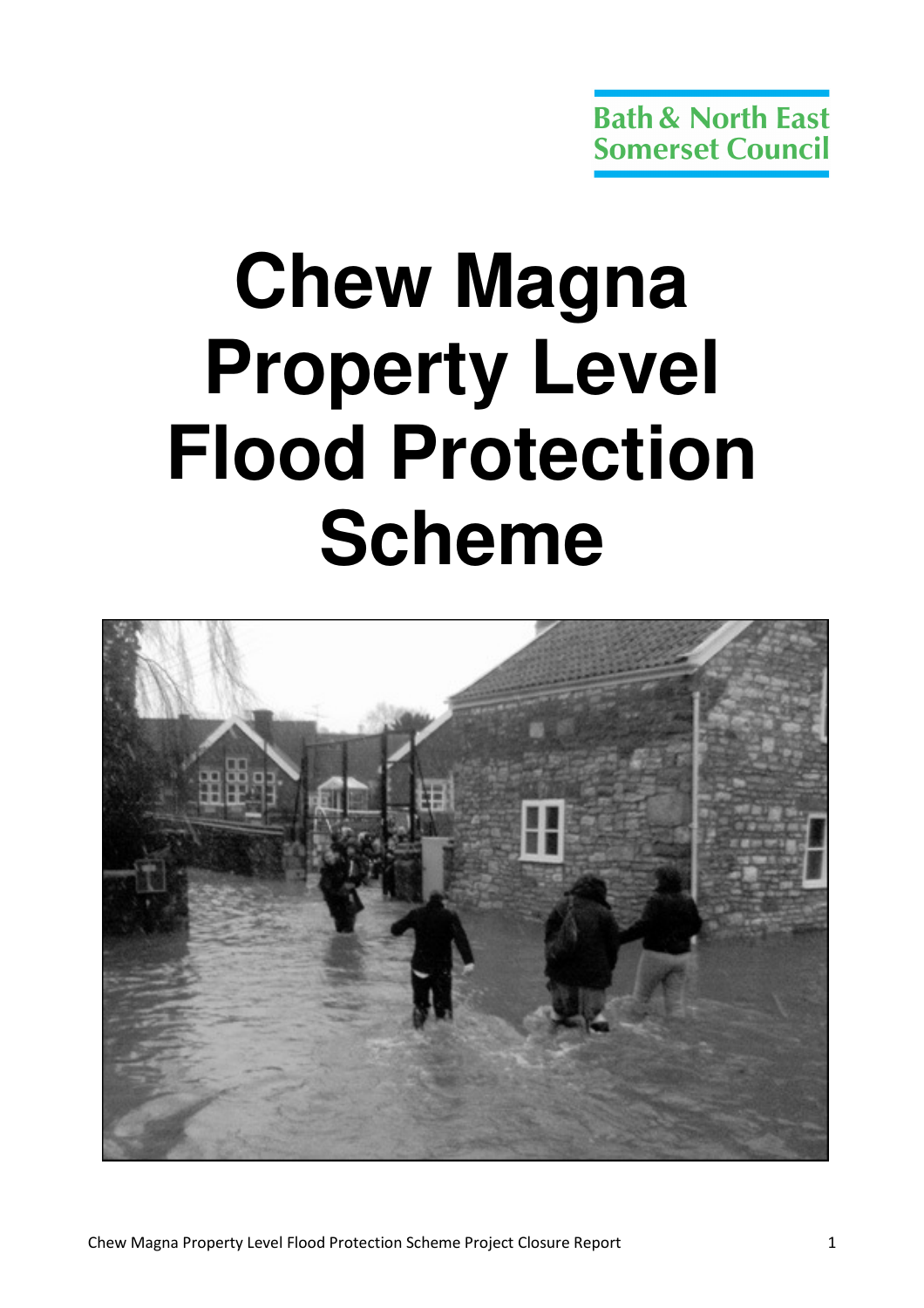## **Summary**

DEFRA Funding was awarded to provide property level flood protection for domestic properties within Chew Magna, Bath & North East Somerset. The funding was awarded in stages due to the success of the project and ultimately became the largest project of its type in the UK. The project was delivered on time and to budget. All flood protection was installed without the need for contributions from households.

## **Project statistics:**

| <b>Total Grant Awarded</b>                          | £325,000 |
|-----------------------------------------------------|----------|
| Number of properties where measures were installed. | 69       |
| Door Barriers fitted                                | 216      |
| Self Closing Airbricks fitted                       | 374      |
| Non-return valves fitted                            | 199      |
| Window barriers fitted                              | 32       |
| <b>External Wall Treatments</b>                     | 66       |
| (for further Project Statistics, see Annex A)       |          |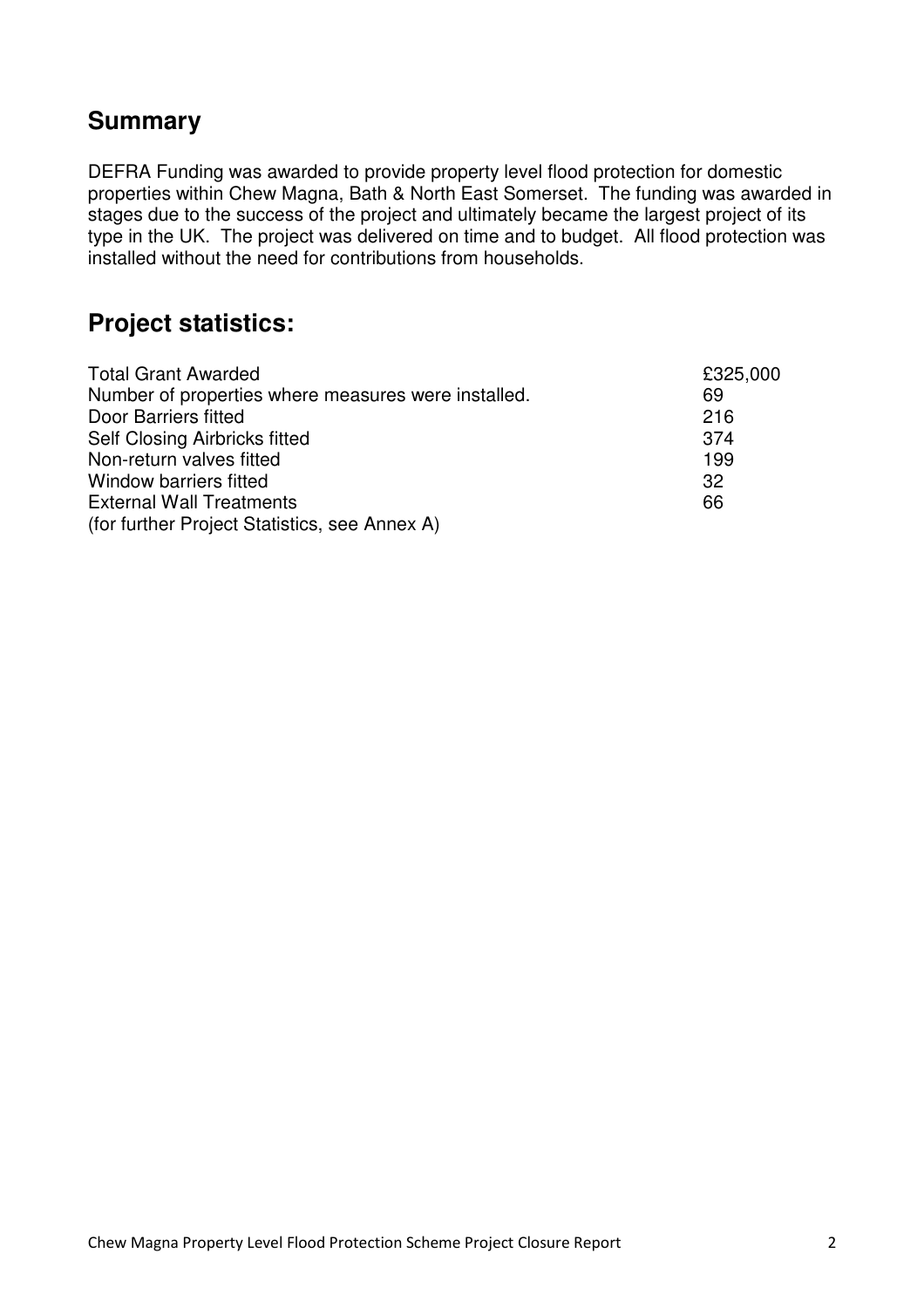## **Contents**

| 21 |
|----|
|    |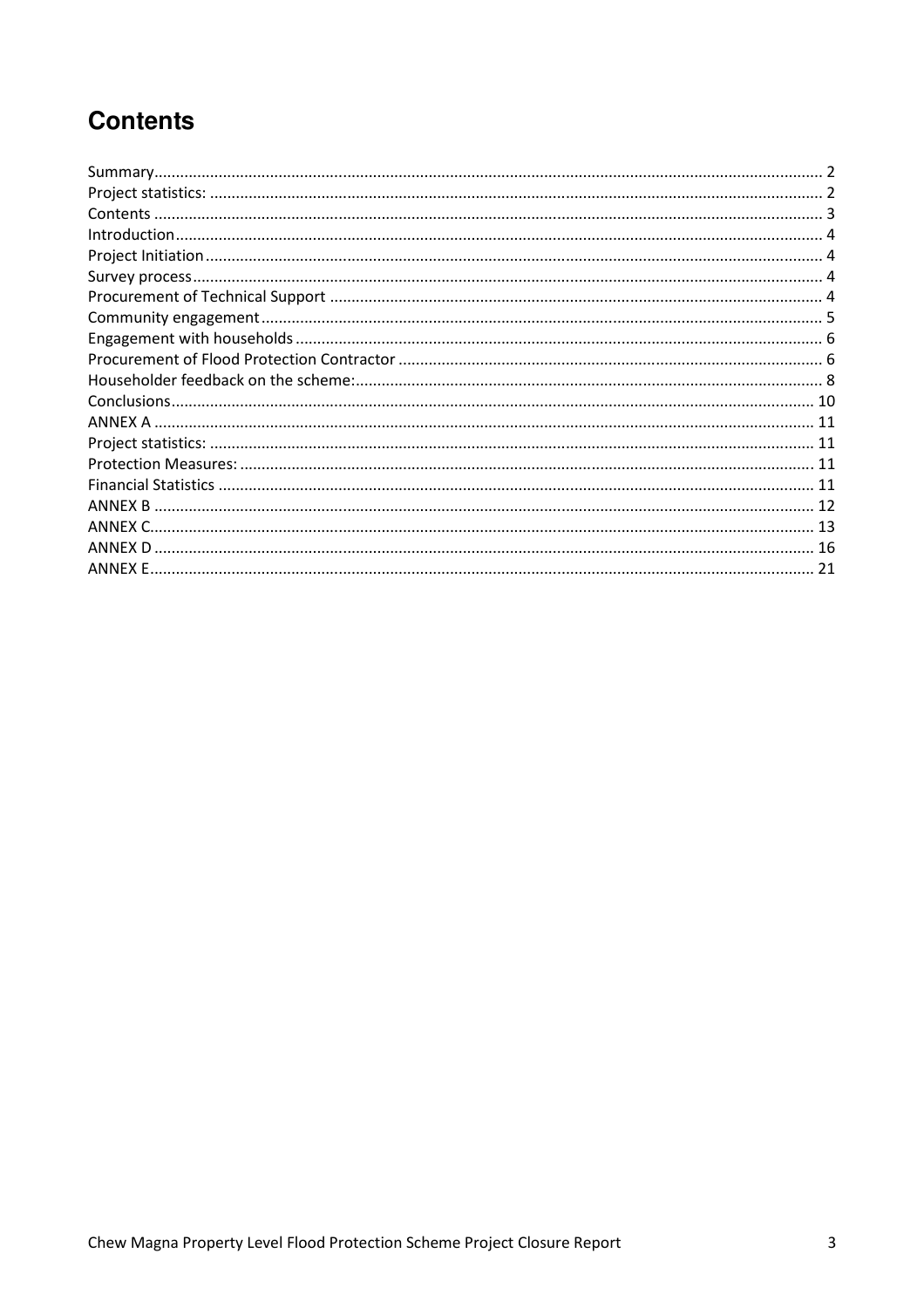## **Introduction**

Early in 2010 Chew Magna Parish Council in association with Bath & North East Somerset (B&NES) Council applied for a DEFRA Property Level Flood Protection Grant of £300,000 to protect 59 vulnerable properties on the Winford Brook; one of 2 water courses running through the village and Parish of Chew Magna, in the Chew Valley, some 5 miles south of Bristol.

In May 2010 the project team were informed that the application had been successful but due to the current financial environment the grant was being halved, so the amount awarded was £150,000.

The following report outlines stages through which the project was delivered, the main outcomes and lessons for future.

## **Project Initiation**

Prior to confirmation of funding a project plan (see Annex B) was drafted and a Project Board established to agree the outcomes and drive the project forward. The Project Board initially had representative from the Local Authority, Local Council and the Environment Agency. As the project progressed, representatives from the consultant and contractor, Capita Symonds and UK Flood Barriers, were asked to attend. The Project Board was Chaired by the Local Authority who would act as fund holder for the project.

The project plan was written to provide 3 months contingency to mitigate the risk of unforeseen delays in the process.

Once confirmation of funding was received the project plan had to be redrafted to include a risk assessment phase. Only half of the anticipated funding had been awarded and it was necessary to identify those properties most at risk that needed to be prioritised for flood protection equipment to be supplied/installed.

## **Survey process**

The decision was taken early in the process to use the expertise of an independent consultant to carry out risk assessments, individual property surveys and to provide technical advice and guidance for the scheme. This decision was made for two main reasons; 1) The technical expertise within the Council to carry out this task was fully committed elsewhere; 2) Risks associated with the selection of flood products and contractor to be used were managed through the use of an "independent" consultant and the project board decision making process.

## **Procurement of Technical Support**

We used the Council's Project Management Framework Agreement to shortlist consultants. Two consultants were asked to submit bids, this included a schedule to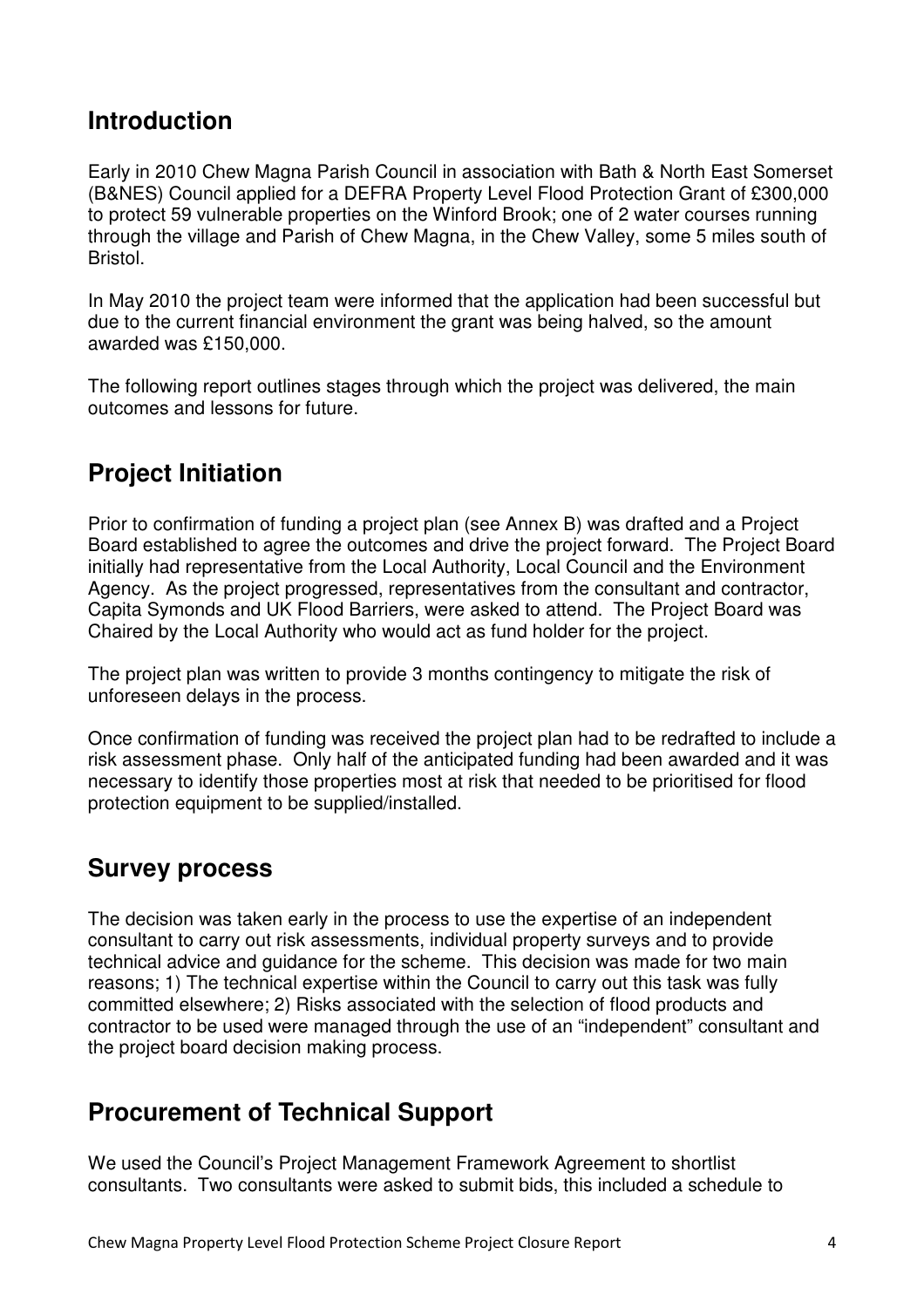enable the financial cost of the appointment to be captured. The review of the two bids identified that Capita Symonds were the "best value" option.

As stated earlier, the £150,000 awarded by DEFRA was half of the sum anticipated and as a result the project needed to limit to properties to which flood protection could be provided. Capita Symonds carried out a Flood Risk Assessment of the Winford Brook catchment to identify the properties most at risk. 33 properties were identified.

## **Community engagement**

#### **Initial Consultation**

A letter was written to the properties most at risk from flooding limited to those that we could afford to protect (initially 33 but this was raised to 69 through further funding). The letter clearly stated the terms and conditions of the scheme and provided a consent form for those who wished to proceed. See Annex C.

#### **Flood Awareness Events**

We ran two flood awareness events, one in Chew Magna and another in Bath. These events provided residents with the opportunity to understand the flood risks and see the types of product we were intending to install. All the companies who had been short listed by Capita Symonds to provide flood protection were invited to present at the Bath event.

#### **Personal Visits**

The letter and flood awareness events were run in conjunction with personal visits by Cllr Colin Timson from Chew Magna Parish Council, these personal visits significantly improved the acceptance of the scheme by households (of the 71 approached, 69 wished to be included).

No significant problems were encountered in engaging the community; however, this is largely due to the commitment and support of Chew Magna Parish Council and Cllr Timson who circumvented many of the issues that could have arisen. Cllr Timson represented the project within the community and fulfilled this vital role throughout the project.

#### **Project Closure Event**

Once all work was complete and had been signed off a closure event was delivered in the community that provided guidance on the flood risk and training for the flood protection.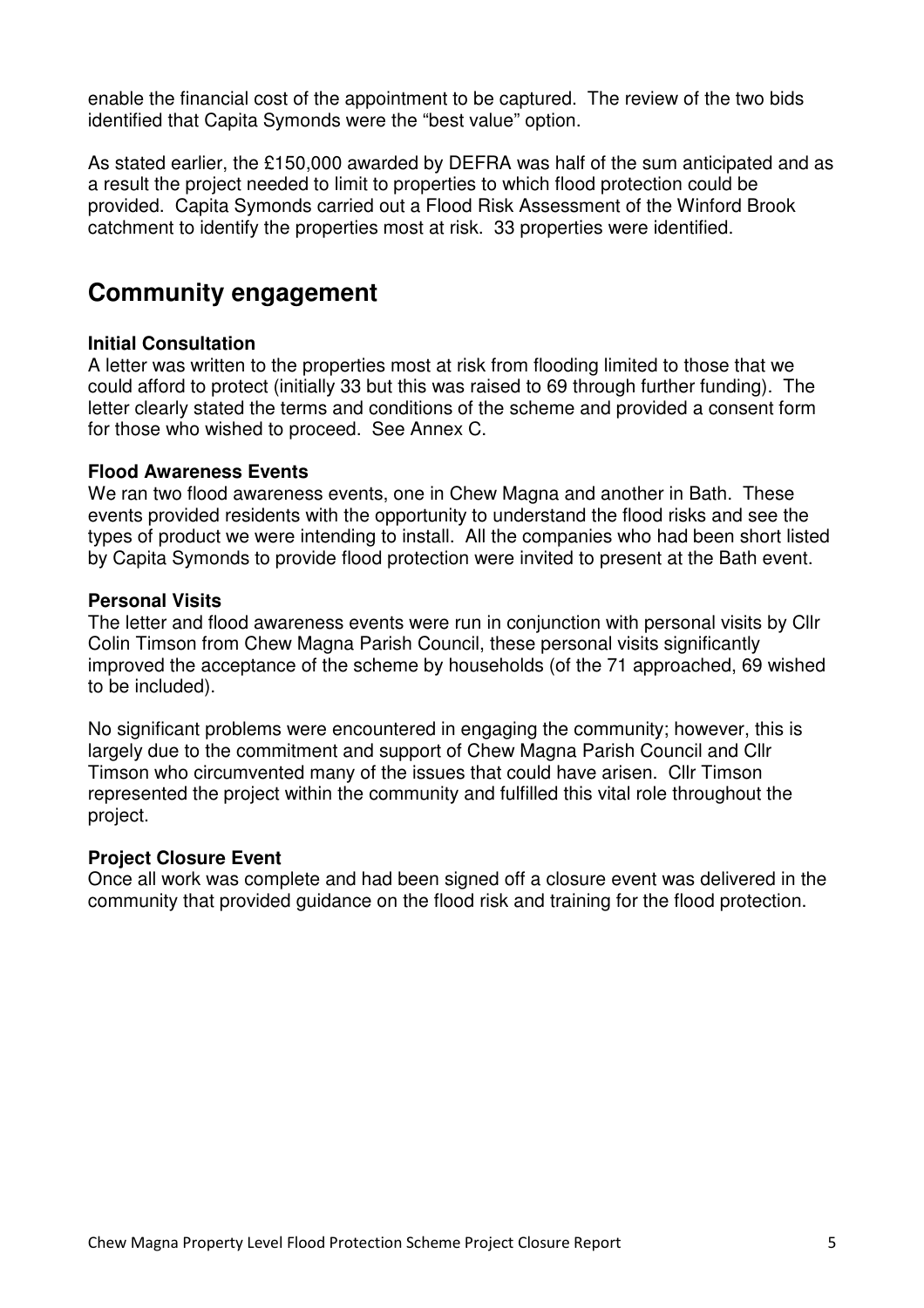## **Engagement with households**

Figure 1 below shows the main channels through which households became aware of the scheme. The two most effective channels would appear to be through the Parish Council and direct letter.

Figure 1. Chart of Responses to Question 1 of the Chew Magna Flood Protection Scheme Satisfaction Survey



Q 1. How did you first become aware of the scheme?

Each property was surveyed by Capita Symonds and a full flood protection specification was produced for each property which became the basis for the subsequent tender process.

## **Procurement of Flood Protection Contractor**

Using their expert knowledge, Capita Symonds produced a short list of five companies to be invited to tender. The work carried out by Capita Symonds identified suitable flood protection equipment and related to this ensure that companies invited to tender were competent and were selected in an independent, fair and transparent manner. As the project had to be complete by the end of March 2011, time was of the essence, and companies were given until the end of June to respond to the invitation to tender. All the procurement activity was run through the Council's e-procurement portal that maintained a full audit trail of tenders, communications and decisions. A full tender evaluation was undertaken by B&NES Council and following Project Board consideration, UK Flood Barriers were awarded the contract early in July 2010 and invited to attend a Project Board meeting to discuss the way forward.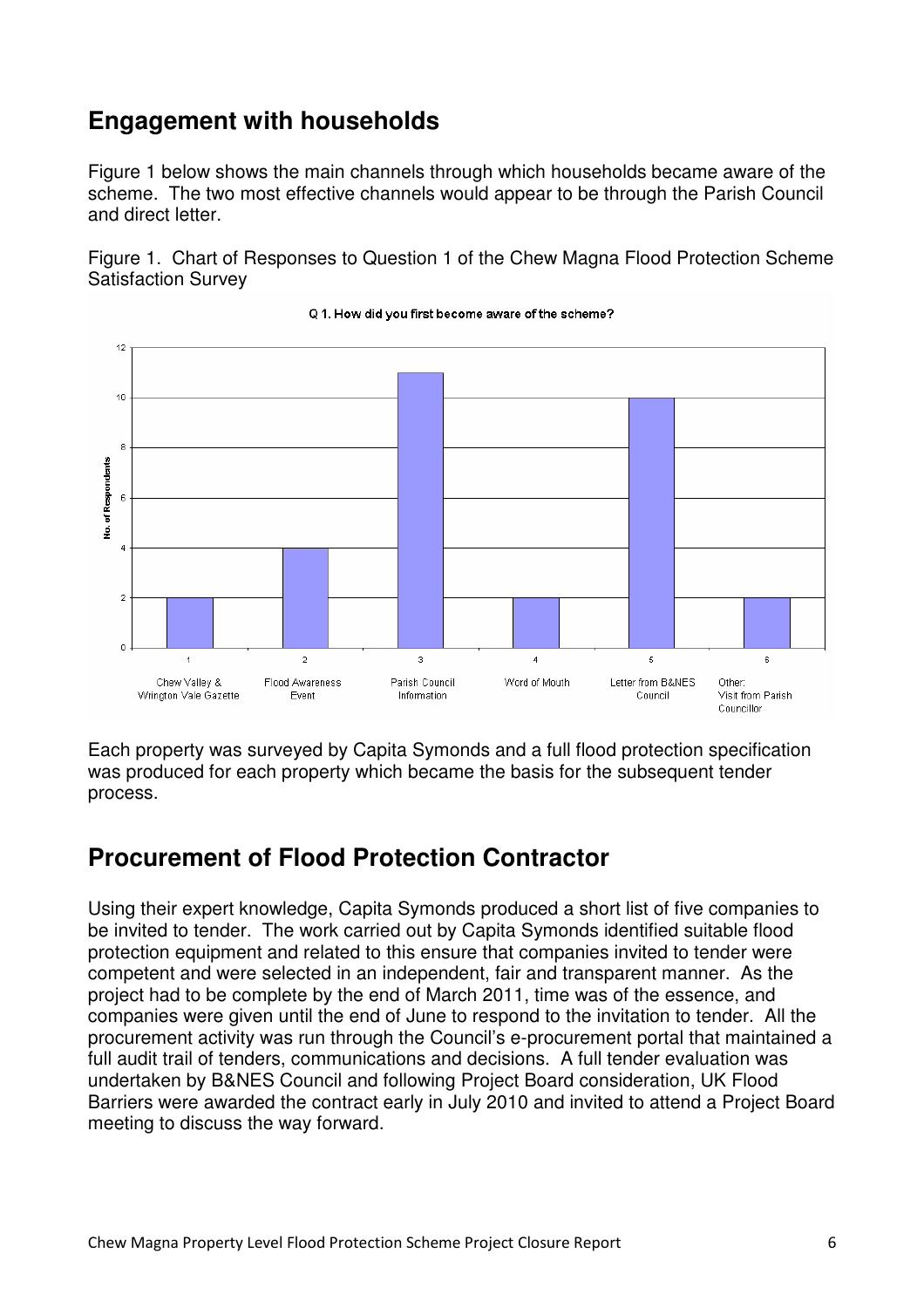UK Flood Barrier's first action was to complete their own installation survey in order to verify the products specified and to produce specifications and measurements for barrier manufacture.

Once analysed these results were then discussed and agreed with Capita Symonds, and each properties requirement was costed and eventually approved.

All the properties required at least 1 barrier and some as many as 7. All those with ground floor toilets required non return valves to be fitted in their sewer, plus non return valves in any waste pipe that originated on the ground floor. All airbricks were replaced with automatic sealing units and properties with basements had automatic pumps fitted.

Based on tight timescales to complete work by the of the end of December 2010, installation of the sewer non-return valves commenced in September, whilst barriers were being manufactured. Installation of the remaining products, was carried out on a property by property basis as barriers were manufactured throughout October, and November, with barrier installation taking place in December 10.

By September 2010 it was clear that the project was proceeding smoothly especially compared to the progress of some similar projects. As a result the Parish Council and B&NES were approached by the Environment Agency to establish whether further funds could be used within the original timescales. The project plan had always accounted for a three month contingency and therefore, it was agreed that further funding could be used provided procurement rules didn't necessitate a further round of tendering. Legal advice was sought and it was confirmed that further grant money could be spent without the need to re-tender.

Following discussion with Capita Symonds and UK Flood Barriers, a further risk analysis was completed covering all 204 properties in the parish flood zones. Following this, a letter was received confirming a further £110,000 of funding.

Learning from the Phase 1 process, it was agreed through the Project Board that joint Capita Symonds and UK Flood Barrier surveys were carried out to speed up the survey process, reduce the inconvenience for households and also to reduce that time taken between the two companies agreeing each properties specification. For Phase 2, the surveys were carried out in October 2010, the specification was signed off mid November and installation on a property by property basis commenced in early January 2011.

In November 2010 the EA and offered a further grant of £65,000 (making a total of £325,000). The project already had efficient processes in place and therefore it was able to undertake the initial surveys within 2 weeks, so that the additional barriers could be manufactured, products sourced and installed. By the last week of March 2011 all 69 properties had a completion survey from Capita Symonds and a signature from the property owner confirming completion.

Throughout the project the 5 organisations, Chew Magna Parish Council, B&NES Council, The Environment Agency, Capita Symonds and UK Flood Barriers worked seamlessly together and any risks or issues were highlighted and overcome. Key to the project's success were; 1) tightly controlled initial property surveys carried out within a few days of the flood risk assessment being produced; 2) UK Flood Barriers proved to be a very effective contractor and ensured sufficient teams were based in the village enabling all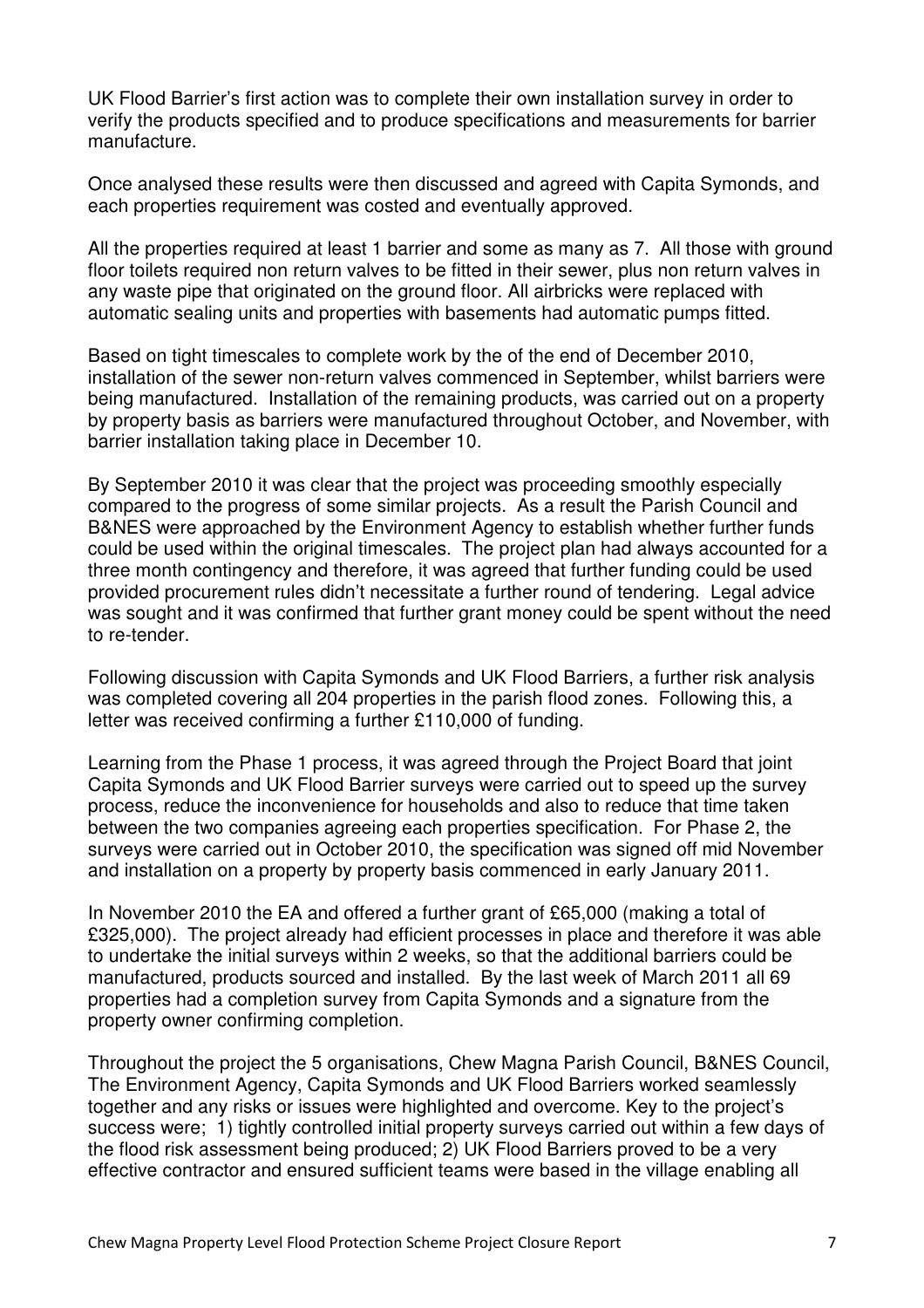works were completed on time; 3) Effective community engagement through the Parish Council.

As a Project, the Property Level Flood Protection Scheme in Chew Magna was brought in on time and to budget. It ended up being the largest project of its type in the UK by that time.

## **Householder feedback on the scheme:**

On completion each household received a feedback form to be completed, see Annex D. Out of 69 properties 42 forms were returned (61%).

The results from the feedback were very positive with only one single case of negative feedback based around a home owner whose property was within the high risk area whose living quarters were on the second floor. The quidance for the flood protection scheme stated that:

"None of the money is to be spent on the protection or resilience of conservatories, garages or outhouses, unless such measures are necessary for the protection of other structures that are included in the scheme."

Therefore, under the rules of the scheme, this property could not be protected.

The results are summarised as follows:

| <b>Question</b><br>No. | <b>Question</b>                                                                                                                                                                                                          | <b>Responses</b>                                                                                                                                            | $\%$                          |
|------------------------|--------------------------------------------------------------------------------------------------------------------------------------------------------------------------------------------------------------------------|-------------------------------------------------------------------------------------------------------------------------------------------------------------|-------------------------------|
|                        | How did you first become aware of the<br>scheme?                                                                                                                                                                         | Chew Valley & Wrington<br>Vale Gazette<br><b>Flood Awareness Event</b><br>Parish Council Information<br>Word of Mouth<br>Letter from B&NES Council<br>Other | 6<br>13<br>34<br>6<br>34<br>6 |
| $\overline{2}$         | If you attended the 23 <sup>rd</sup> April 2010 Flood<br>Awareness Event. How informative was the<br>event?                                                                                                              | Good or Excellent<br>Average<br>Below average or poor                                                                                                       | 90<br>10<br>0                 |
| 3                      | How effective was the letter in<br>communicating the purpose of the DEFRA<br>grant and what you needed to do?                                                                                                            | Good or Excellent<br>Average<br>Below average or poor                                                                                                       | 94<br>6<br>0                  |
| 4a                     | To arrange the property survey you were<br>contacted by your Parish Councillor or a<br>representative of UK Flood Barriers. Who<br>contacted you?                                                                        | Parish Councillor<br><b>UK Flood Barriers</b>                                                                                                               | 53<br>47                      |
| 4 <sub>b</sub>         | To arrange the property survey you were<br>contacted by your Parish Councillor or a<br>representative of UK Flood Barriers. How<br>effective were they in providing information<br>and arranging the survey appointment? | Good or Excellent<br>Average<br>Below average or poor                                                                                                       | 97<br>3<br>$\mathbf{0}$       |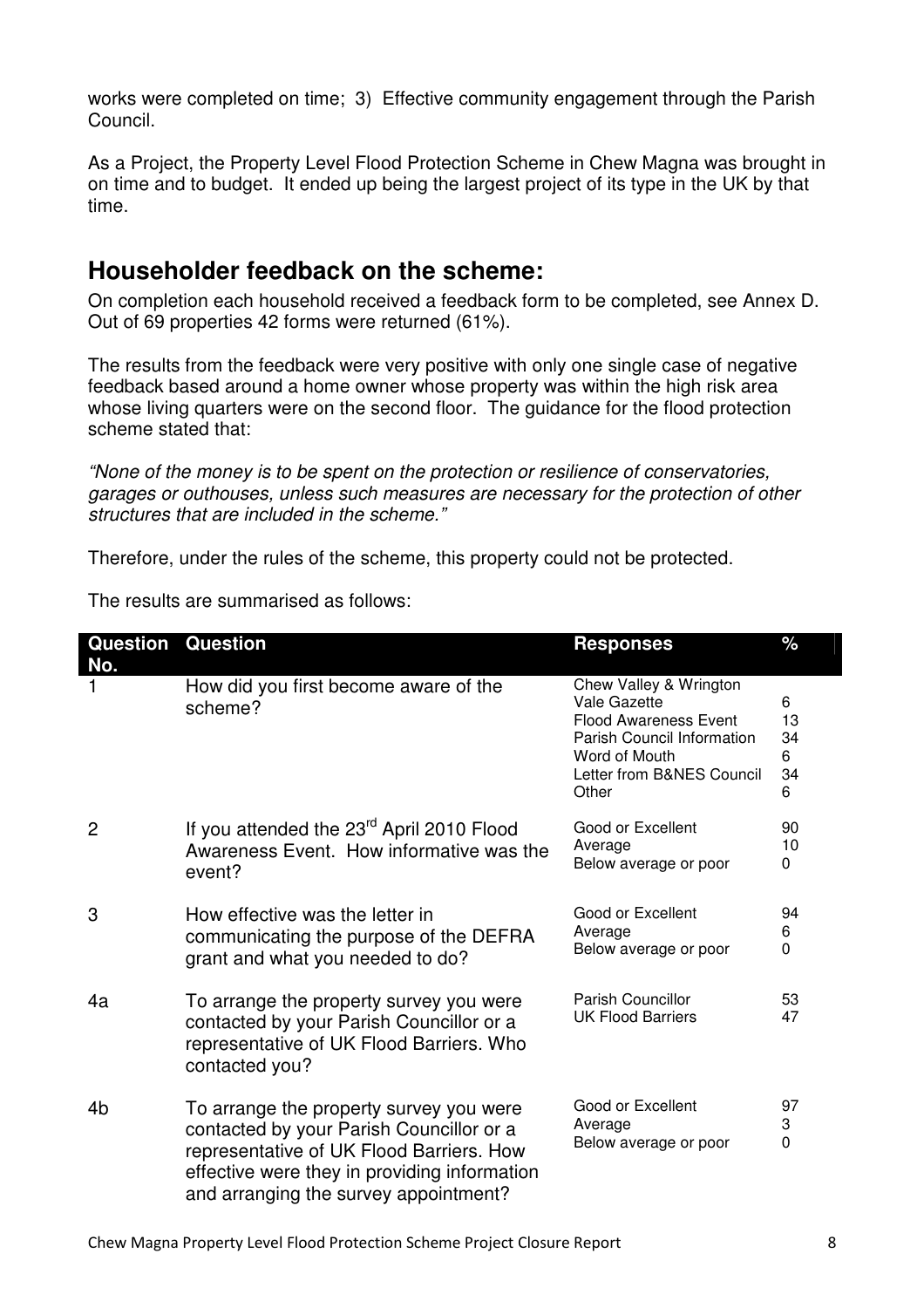| No. | <b>Question Question</b>                                                                                                                                                                    | <b>Responses</b>                                                                                                                           | %                               |
|-----|---------------------------------------------------------------------------------------------------------------------------------------------------------------------------------------------|--------------------------------------------------------------------------------------------------------------------------------------------|---------------------------------|
| 5   | How courteous and professional was the<br>surveyor(s) in completing the property<br>survey?                                                                                                 | Good or Excellent<br>Average<br>Below average or poor                                                                                      | 97<br>3<br>$\overline{0}$       |
| 6   | Following the completion of the survey, how<br>would you rate the information you received<br>in relation to the type of products to be<br>installed / supplied?                            | Good or Excellent<br>Average<br>Below average or poor                                                                                      | 94<br>6<br>0                    |
| 7   | What was your overall impression of the<br>installation team, taking into account time-<br>keeping, politeness, care and consideration<br>for your property and general<br>professionalism? | Good or Excellent<br>Average<br>Below average or poor                                                                                      | 81<br>16<br>3                   |
| 8   | How would you rate the service, knowledge,<br>demonstration and deployment information<br>you received from the UK Flood Barriers<br>installation team?                                     | Good or Excellent<br>Average<br>Below average or poor                                                                                      | 82<br>15<br>3                   |
| 9   | How would you rate the information made<br>available to you in respect of the Chew<br>Magna Property Flood Protection Scheme?                                                               | Good or Excellent<br>Average<br>Below average or poor                                                                                      | 91<br>6<br>3                    |
| 10  | From where did you obtain information about<br>progress in completing the Chew Magna<br><b>Flood Protection Scheme?</b>                                                                     | Chew Valley & Wrington<br>Vale Gazette<br><b>Parish Council Notice</b><br><b>Board</b><br>Parish Council Website<br>Word of Mouth<br>Other | 33<br>3<br>$\Omega$<br>33<br>30 |

The plotted results of the feedback can be found at Annex E.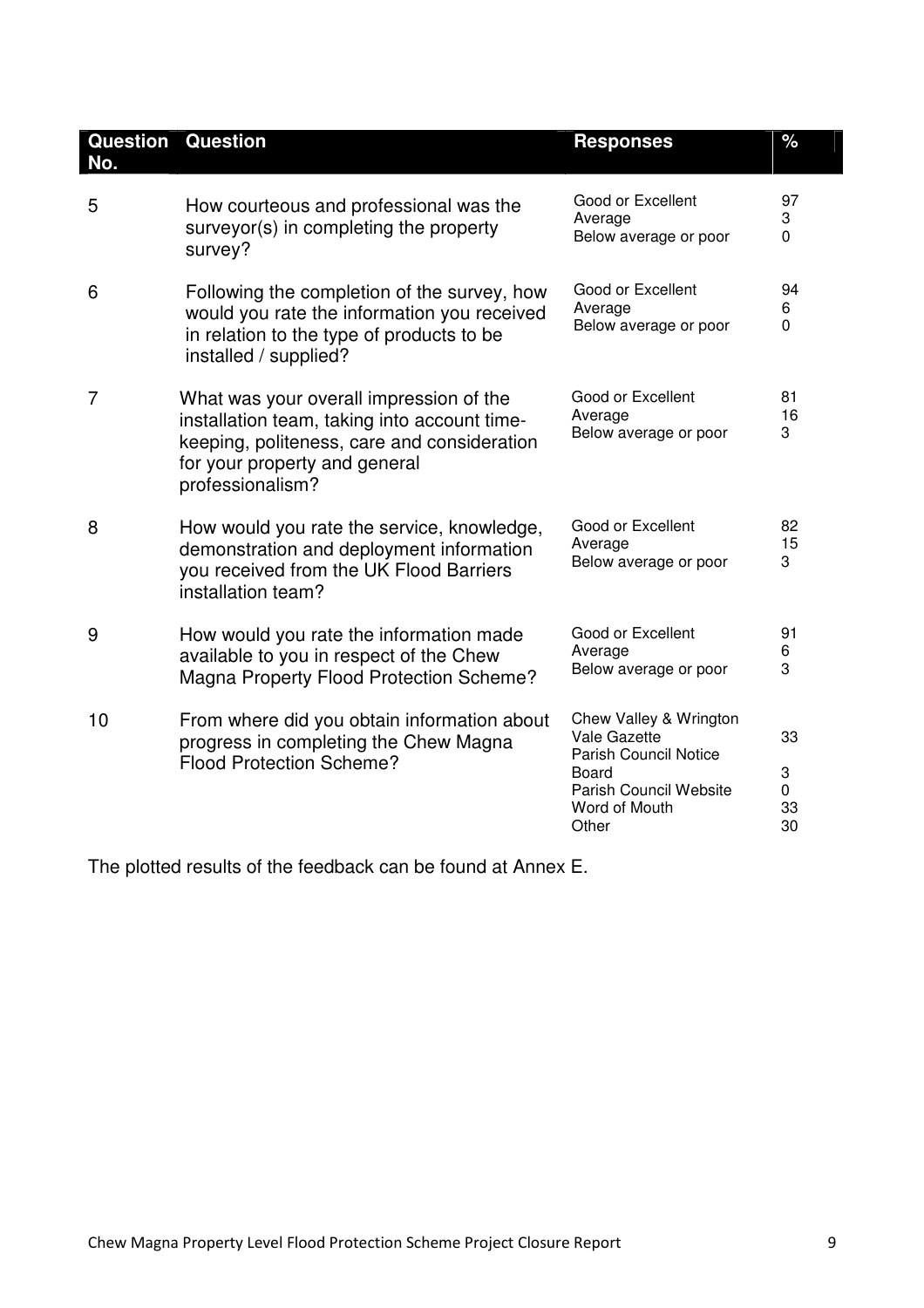## **Conclusions**

The Chew Magna Flood Protection Scheme delivered flood protection to 69 properties at risk from flooding within Chew Magna. The project was delivered on time and to budget and was considered a success by the Environment Agency, Bath & North East Somerset Council and Chew Magna parish Council.

The success of the project was the result of four key factors:

1) Effective Project Management and Procurement by Bath & North East Somerset Council.

2) Effective community engagement through the Parish Council.

3) Full engagement by all project partners, all of who had to work for the benefit of the project in order to deliver on time and to budget.

4) Close working between UK Flood Barriers and Capita Symonds creating a quick and efficient survey and sign off procedure, assuring quality and customer satisfaction.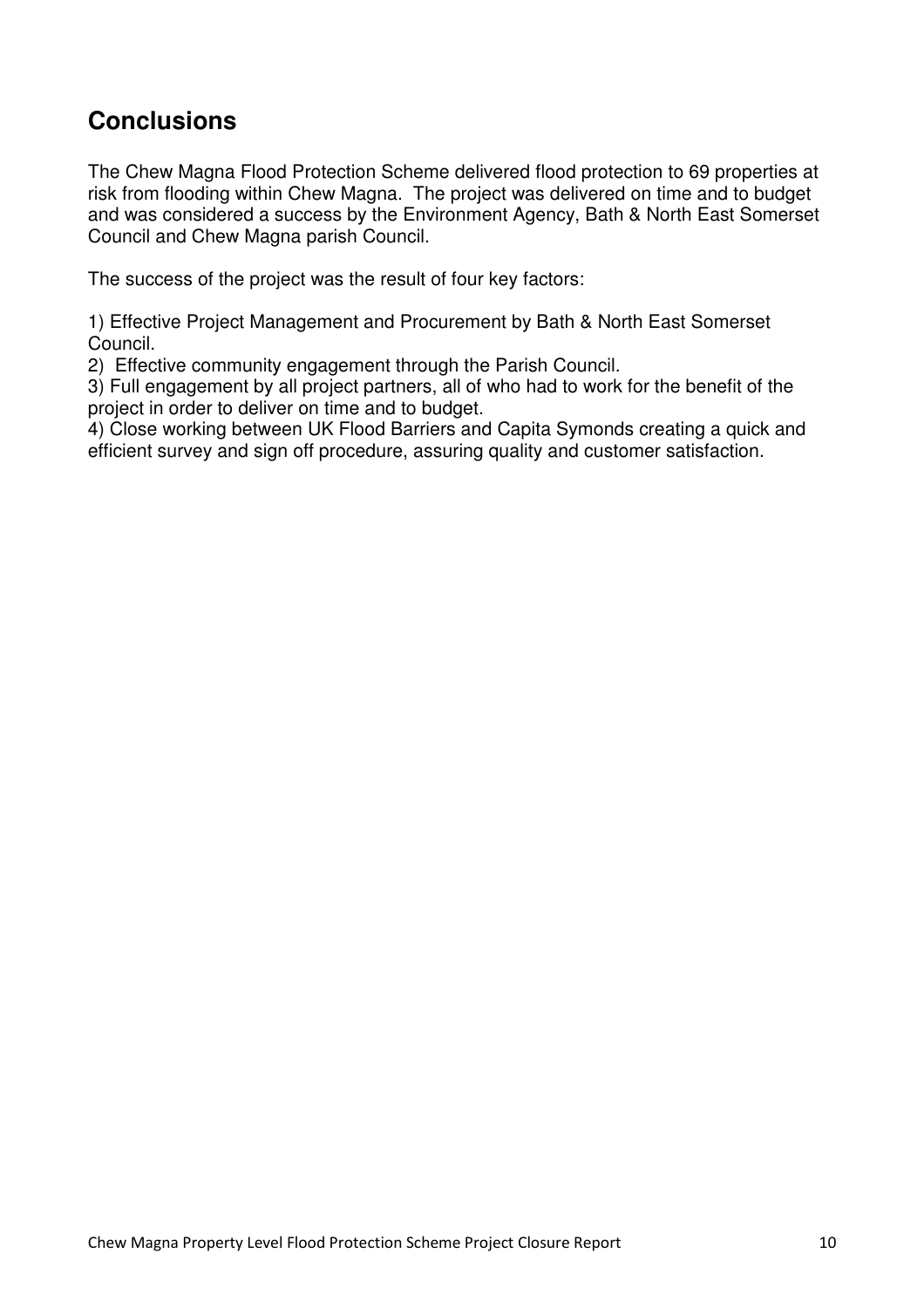#### **ANNEX A TO PROJECT REPORT DATED 18 APR 11**

## **Project statistics:**

| Number of properties covered by Flood Risk Assessment             | 204 |
|-------------------------------------------------------------------|-----|
| Total number of properties approached to take part in the scheme. | 73  |
| Number of properties that declined to be involved.                | 3   |
| Number of properties surveyed.                                    | 70  |
| Number of properties where no measures could be installed         |     |
| Number of properties where measures were installed.               | 69  |

## **Protection Measures:**

| 136 |
|-----|
| 80  |
| 32  |
| 374 |
| 42  |
| 157 |
| 64  |
| 2   |
| 69  |
|     |

## **Financial Statistics**

| <b>Initial Grant Awarded</b>                          | £150,000         |
|-------------------------------------------------------|------------------|
| <b>Additional Grants Awarded</b>                      | £175,000         |
| <b>Total Grant Awarded</b>                            | £325,000         |
| Grant per property protected                          | £4710.14         |
| Cost per property of surveys.                         | £444.09          |
| Cost per property of measures overall.                | £3674.21         |
| Estimated administrative cost to the local authority. | £45,910 of which |
|                                                       | £40837.30 was    |
|                                                       | covered by the   |
|                                                       | grant.           |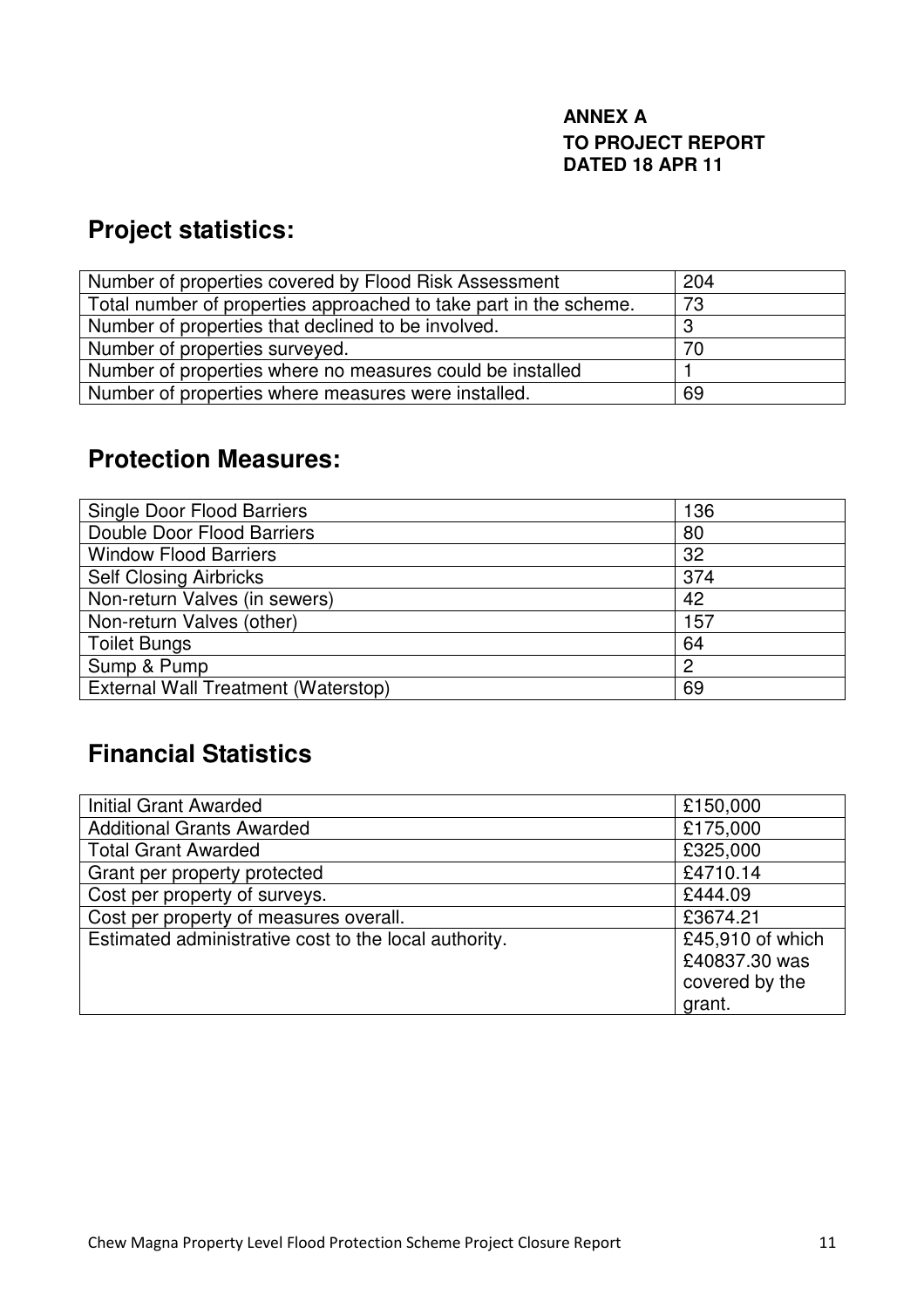#### **ANNEX B TO PROJECT REPORT DATED 18 APR 11**

#### Initial Chew Magna Project Plan

| <b>Task</b> | <b>Sub Tasks</b>                                 | <b>Responsibility</b>                               | <b>Key Dates</b> | <b>Time Estimate</b> | Feb-10 | Mar-10 | Apr-10 | May-10 | $J$ um-10 | $Jul-10$ | Aug-10 | $Step-10$ | <b>Oct-10</b> | Nov-10 | $Dec-10$ | $Jan-11$ | Feb-11 | Mar-11 | No Time<br>Limit |
|-------------|--------------------------------------------------|-----------------------------------------------------|------------------|----------------------|--------|--------|--------|--------|-----------|----------|--------|-----------|---------------|--------|----------|----------|--------|--------|------------------|
|             | <b>Identify Candidate Areas</b>                  | <b>Local Authority</b>                              | 30/11/09         | Complete             |        |        |        |        |           |          |        |           |               |        |          |          |        |        |                  |
|             | <b>Submit Application</b>                        | <b>Local Authority</b>                              | 30/11/09         | Complete             |        |        |        |        |           |          |        |           |               |        |          |          |        |        |                  |
|             | Review Applications and Make Recommendations     | <b>Environment Agency</b>                           |                  | Complete             |        |        |        |        |           |          |        |           |               |        |          |          |        |        |                  |
|             | Expresssion of Interest for Survey Contract      | <b>Local Authority</b>                              | 31/3/10          | 1 Month              |        |        |        |        |           |          |        |           |               |        |          |          |        |        |                  |
|             | <b>Select Successful Applications</b>            | <b>DEFRA</b>                                        | 31/3/10          |                      |        |        |        |        |           |          |        |           |               |        |          |          |        |        |                  |
|             | <b>Inform Successful Applicants</b>              | <b>Environment Agency</b>                           | 31/3/10          |                      |        |        |        |        |           |          |        |           |               |        |          |          |        |        |                  |
|             | <b>Implement Scheme</b>                          | Parish Council/ Local Authority                     |                  | 12 Months            |        |        |        |        |           |          |        |           |               |        |          |          |        |        |                  |
|             | <b>Engage the local community</b>                | Parish Council/ Local Authority                     |                  | 3 Months             |        |        |        |        |           |          |        |           |               |        |          |          |        |        |                  |
|             | Letter to Home Owners                            | Parish Council/ Local Authority                     |                  | 1 Month              |        |        |        |        |           |          |        |           |               |        |          |          |        |        |                  |
|             | <b>Visit to Home Owners</b>                      | <b>Parish Council</b>                               |                  | 1 Month              |        |        |        |        |           |          |        |           |               |        |          |          |        |        |                  |
|             | <b>Flood Awareness Day</b>                       | Parish Council/ Local Authority/ Environment Agency |                  | 1 Month              |        |        |        |        |           |          |        |           |               |        |          |          |        |        |                  |
|             | <b>PLFPG Notice Board</b>                        | Parish Council/ Local Authority                     |                  | Following<br>meeting |        |        |        |        |           |          |        |           |               |        |          |          |        |        |                  |
|             | Agree inclusion in scheme                        | Home Owners                                         |                  | 1 Month              |        |        |        |        |           |          |        |           |               |        |          |          |        |        |                  |
|             | <b>Commission Surveys</b>                        | Local Authority                                     |                  | 1 Month              |        |        |        |        |           |          |        |           |               |        |          |          |        |        |                  |
|             | <b>Carry out Surveys</b>                         | Surveyor                                            |                  | 2 Months             |        |        |        |        |           |          |        |           |               |        |          |          |        |        |                  |
|             | <b>Weekly Progress Reports</b>                   | Surveyor/ Local Authority                           |                  | Weekly               |        |        |        |        |           |          |        |           |               |        |          |          |        |        |                  |
|             | Arrange for work to be carried and paid          | Local Authority                                     |                  | 6 Months             |        |        |        |        |           |          |        |           |               |        |          |          |        |        |                  |
|             | Agree works to be carried out                    | Home Owners/ Local Authority                        |                  | Concurrent           |        |        |        |        |           |          |        |           |               |        |          |          |        |        |                  |
|             | <b>Commission Works</b>                          | Local Authority/ Surveyor/ Contractor               |                  | 1 Month              |        |        |        |        |           |          |        |           |               |        |          |          |        |        |                  |
|             | <b>Source Supplies</b>                           | Contractor                                          |                  | 1 Month              |        |        |        |        |           |          |        |           |               |        |          |          |        |        |                  |
|             | Agree Time and Date for Works                    | Home Owners/ Contractor                             |                  | 1 Month              |        |        |        |        |           |          |        |           |               |        |          |          |        |        |                  |
|             | Carry out works                                  | Contractor                                          |                  | 3 Months             |        |        |        |        |           |          |        |           |               |        |          |          |        |        |                  |
|             | <b>Weekly Progress Reports</b>                   | <b>Contractor/ Local Authority</b>                  |                  | Weekly               |        |        |        |        |           |          |        |           |               |        |          |          |        |        |                  |
|             | Confirm work completed as required by the survey | Surveyor/ Contractor/ Home Owner                    |                  | Concurrent           |        |        |        |        |           |          |        |           |               |        |          |          |        |        |                  |
|             | Provide reports and audit certificated           | <b>Contractor &amp; Surveyor</b>                    |                  | 1 Month              |        |        |        |        |           |          |        |           |               |        |          |          |        |        |                  |
|             | <b>Claim Grant from Environment Agency</b>       | <b>Local Authority</b>                              | 31/3/11          | 1 Month              |        |        |        |        |           |          |        |           |               |        |          |          |        |        |                  |
|             | Pay Grant for Successfully Completed Schemes     | <b>Environment Agency</b>                           |                  |                      |        |        |        |        |           |          |        |           |               |        |          |          |        |        |                  |
|             | <b>Review the Scheme</b>                         | <b>DEFRA &amp; Environment Agency</b>               |                  |                      |        |        |        |        |           |          |        |           |               |        |          |          |        |        |                  |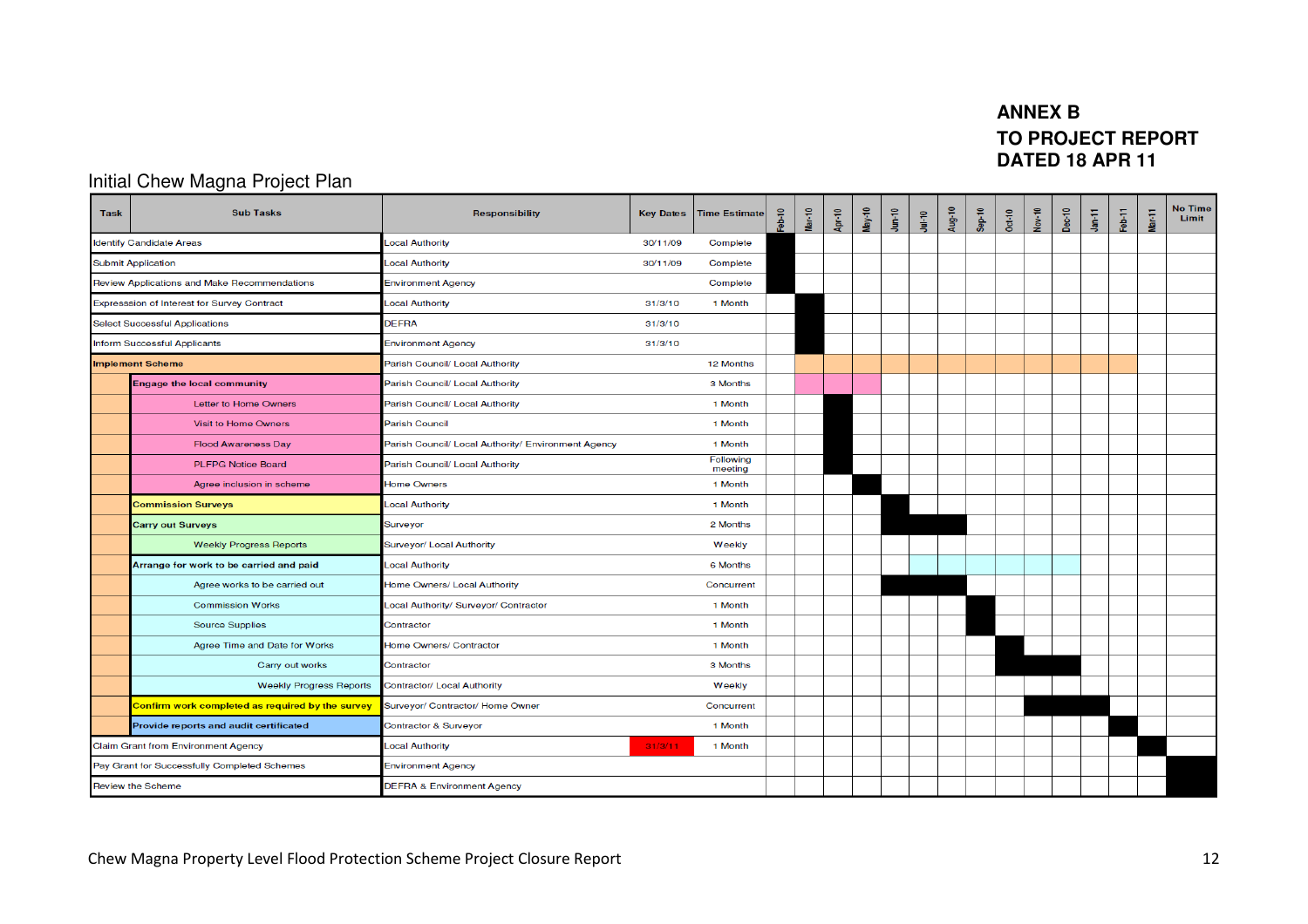**ANNEX C TO PROJECT REPORT DATED 18 APR 11** 

See below.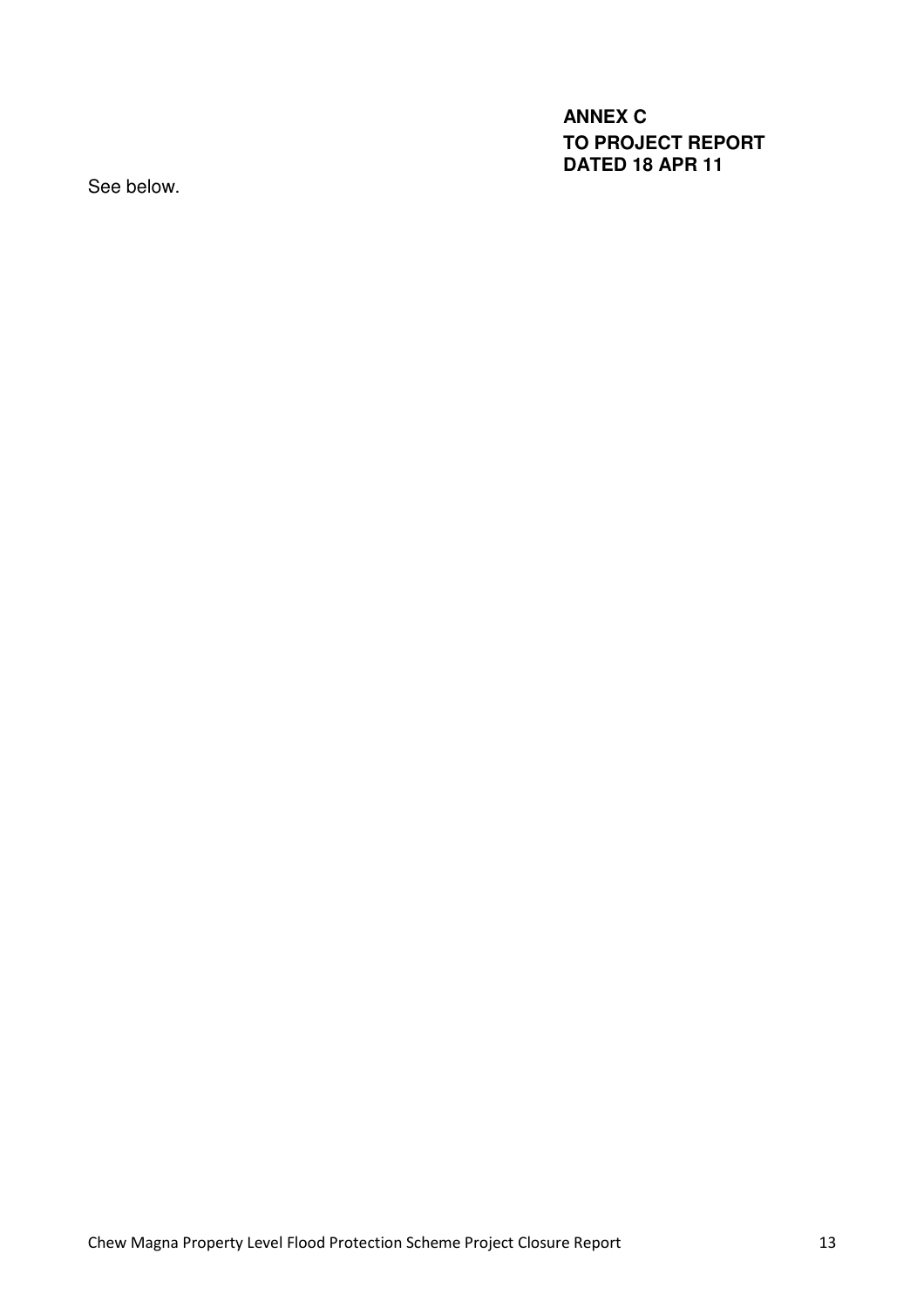## **Bath & North East Somerset Council**

#### **PROPERTY LEVEL FLOOD PROTECTION SCHEME**

#### **PARTICIPATION AGREEMENT**

#### **Bath & North East Somerset Council agrees to do the following:**

To provide, at no cost to the Property Owner, demountable flood protection boards and airbrick covers. These will remain the property of Chew Magna Parish Council, but will need to be stored by the Property Owner at the Property, or at some other location, near to the Property, as the Local Council shall indicate.

To arrange for the installation of permanent fittings to the Property to enable the Owner or the tenant to deploy the flood protection in the event of a severe rainfall forecast or a flood warning.

To ensure that the company installing any fittings to the Property carry adequate insurance to recompense the Property Owner or the tenant in the event of any damage or accident during the installation phase of the work.

To provide the Property Owner or the tenant with training in the use and deployment of the flood protection boards and air brick covers.

#### **The Property Owner agrees to do the following**

To store the flood protection boards and air-brick covers securely and protect them from damage.

To participate in any community wide implementation plan for the deployment of the flood boards, so far as they are reasonably able to do so.

To carry out any ancillary work, which the Council identifies as a necessary component of the flood protection installation, such as fitting non-return valves etc.

To be included on the Environment Agency's Flood Warning Scheme and Chew Magna Flood Warden Scheme.

To deploy the flood protection boards and air-brick covers, in accordance with the manufacturer's instructions.

To notify Chew Magna Parish Council in writing if they dispose of the property and to surrender the flood protection boards and air-brick covers back to Local Council for possible transfer to the new owner.

To allow access to the property at all reasonable times for the purposes of installation and inspection of the permanent fittings and any subsequent remedial work, if required.

If the Property is currently rented, or becomes rented, to encourage the tenant to undertake actions 1 to 7 above and be aware of the limitations of the Council's liabilities as stated below.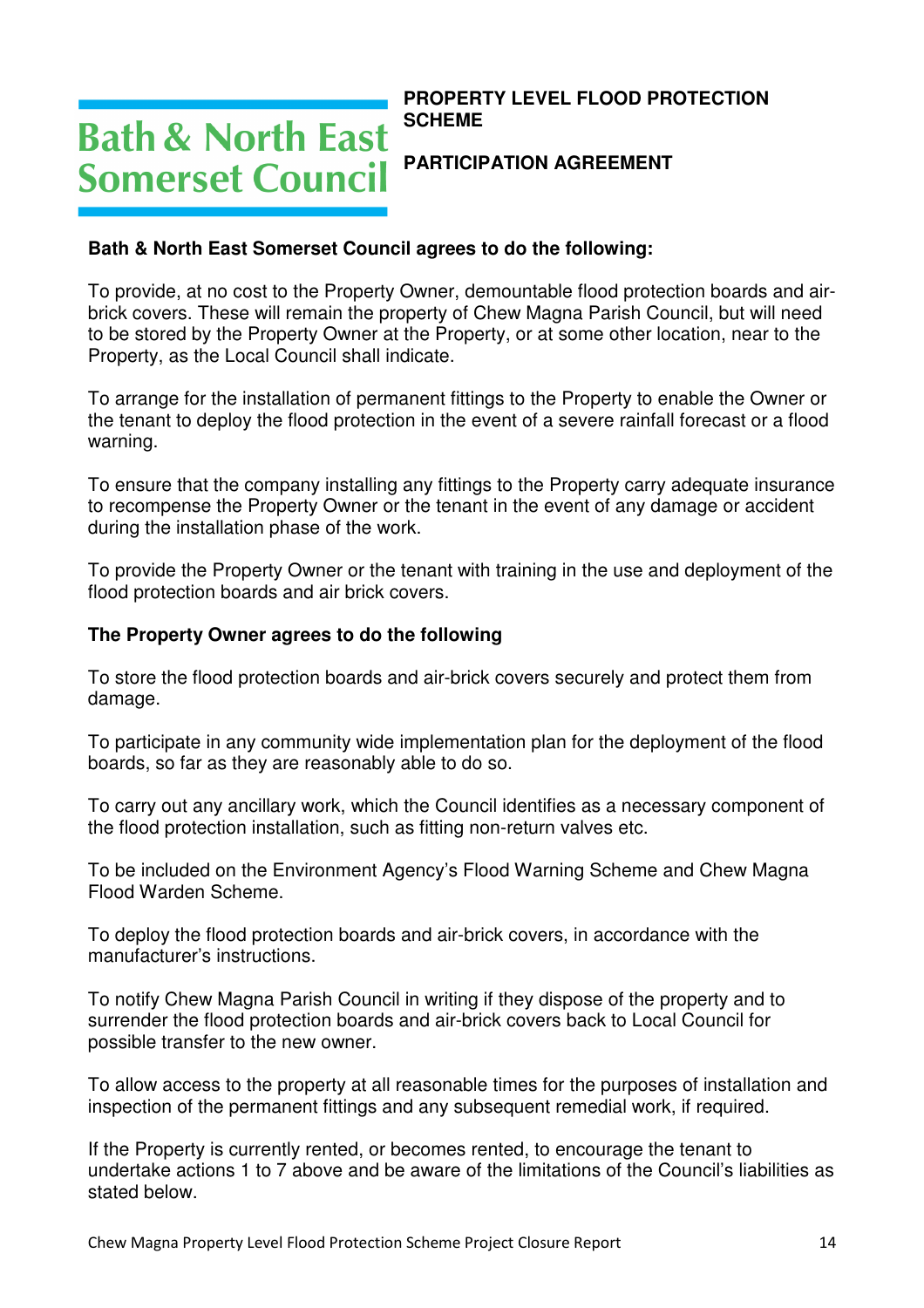#### **What is not covered by the agreement?**

The Council shall not be held liable to the Property Owner or tenant for any actions, claims demands, costs and/or expenses incurred in respect of any loss or damage, including negligence, breach of contract, consequential and indirect loss, or personal injury (including death) which arises out of or in connection with the scheme, or use of the flood protection.

The Council shall not be responsible for providing flood warnings or for ensuring that any other party does so.

The Council shall not be responsible for removing any fixtures associated with the flood protection products, if or when the home-owner no longer requires them.

The Council shall not repair or replace damaged or lost flood protection boards or air brick covers.

The flood protection boards and air brick covers will be covered by a 12 months warranty against inherent defects. However, the Council can not accept responsibility for the normal wear and tear of the flood protection measures, or for their use in any specific manner whether or not this is made known to the Council. Property Owners are encouraged to consider entering into a maintenance agreement with the flood protection product supplier.

The Council shall not undertake any remedial or aesthetic works such as redecorating or re-plastering.

Installation refers to the fixing of any permanent brackets, fittings, etc to the house itself, including any necessary building work.

Deployment means the repeated task of fitting and removing the flood boards and air brick covers before and after a flood.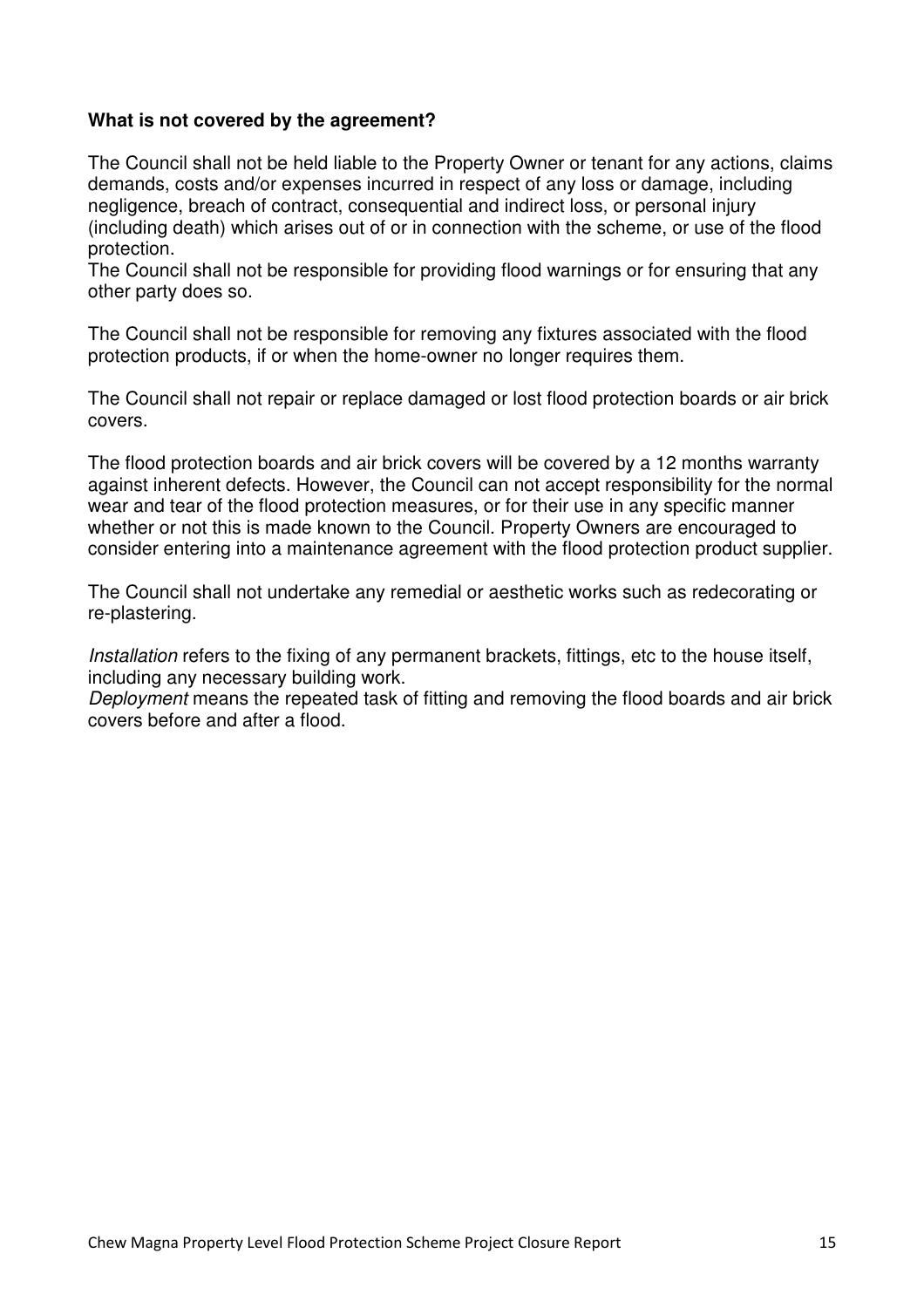**ANNEX D TO PROJECT REPORT DATED 18 APR 11** 

See below.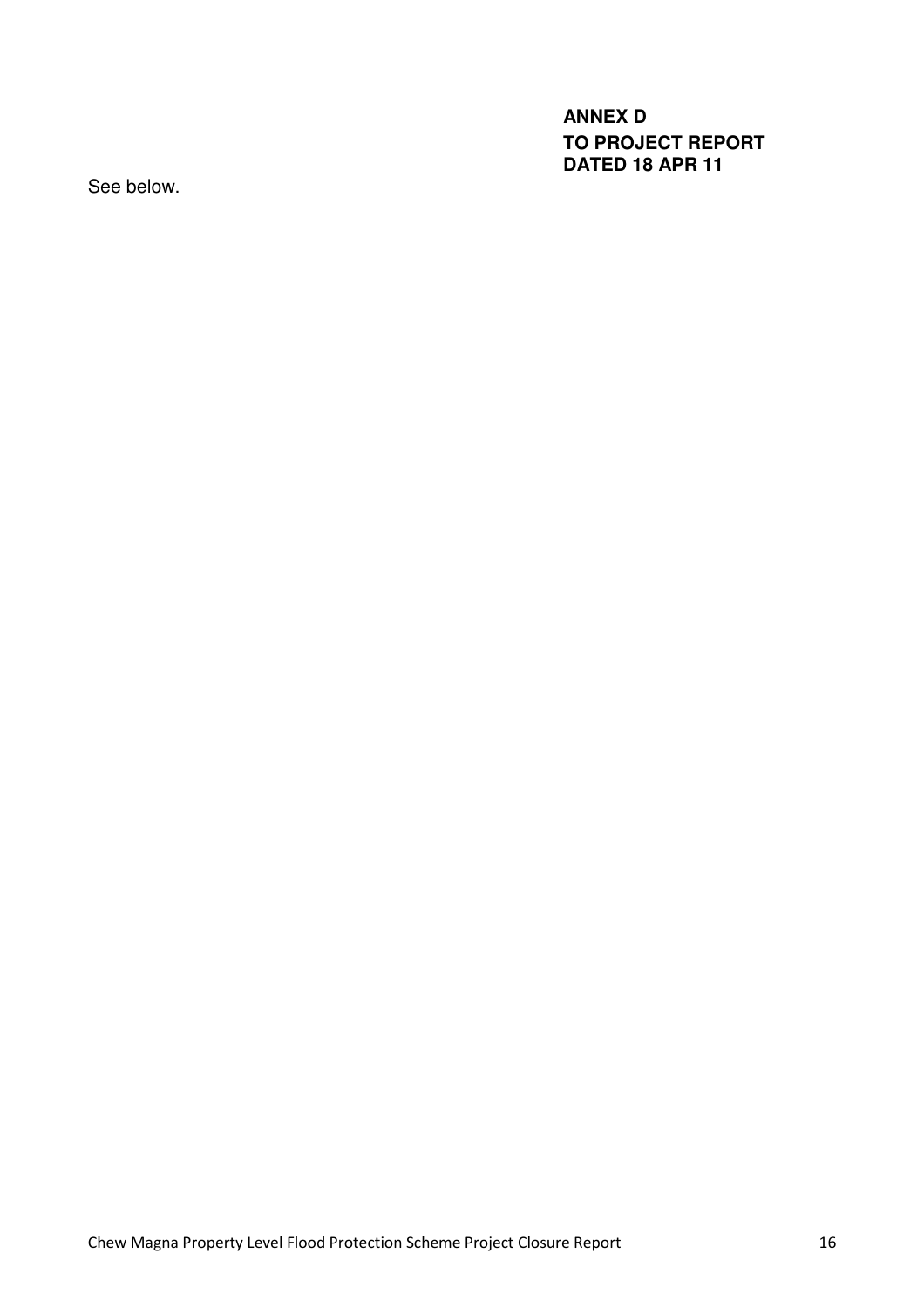**CAPITA SYMONDS** 





Chew Magna Parish Council

#### CHEW MAGNA FLOOD PROTECTION SCHEME RESIDENT SATISFACTION SURVEY

The Chew Magna Flood Protection Scheme commenced following the award of a grant from Department for the Environment, Food and Rural Affairs (DEFRA). Bath & North East Somerset Council has worked closely with Chew Magna Parish Council, Capita Symonds (Project Independent Consultant) and UK Flood Barriers (Contractor) in delivering the flood protection to those properties identified as most at risk to flooding.

We are interested in receiving your feedback in relation to the project management of this scheme and the flood products installed / supplied.

Our intention is to use the results of this survey in the report to be submitted to DEFRA following the completion of the scheme. The results will be shared with all those organisations involved in the scheme and used for their quality assurance purposes.

Please answer the following questions and provide your comment where appropriate.

| <b>Name of Resident</b> |            |
|-------------------------|------------|
| <b>Address</b>          |            |
|                         | Chew Magna |
|                         |            |

#### If following the completion of the survey you have any further comments to make please use the space below.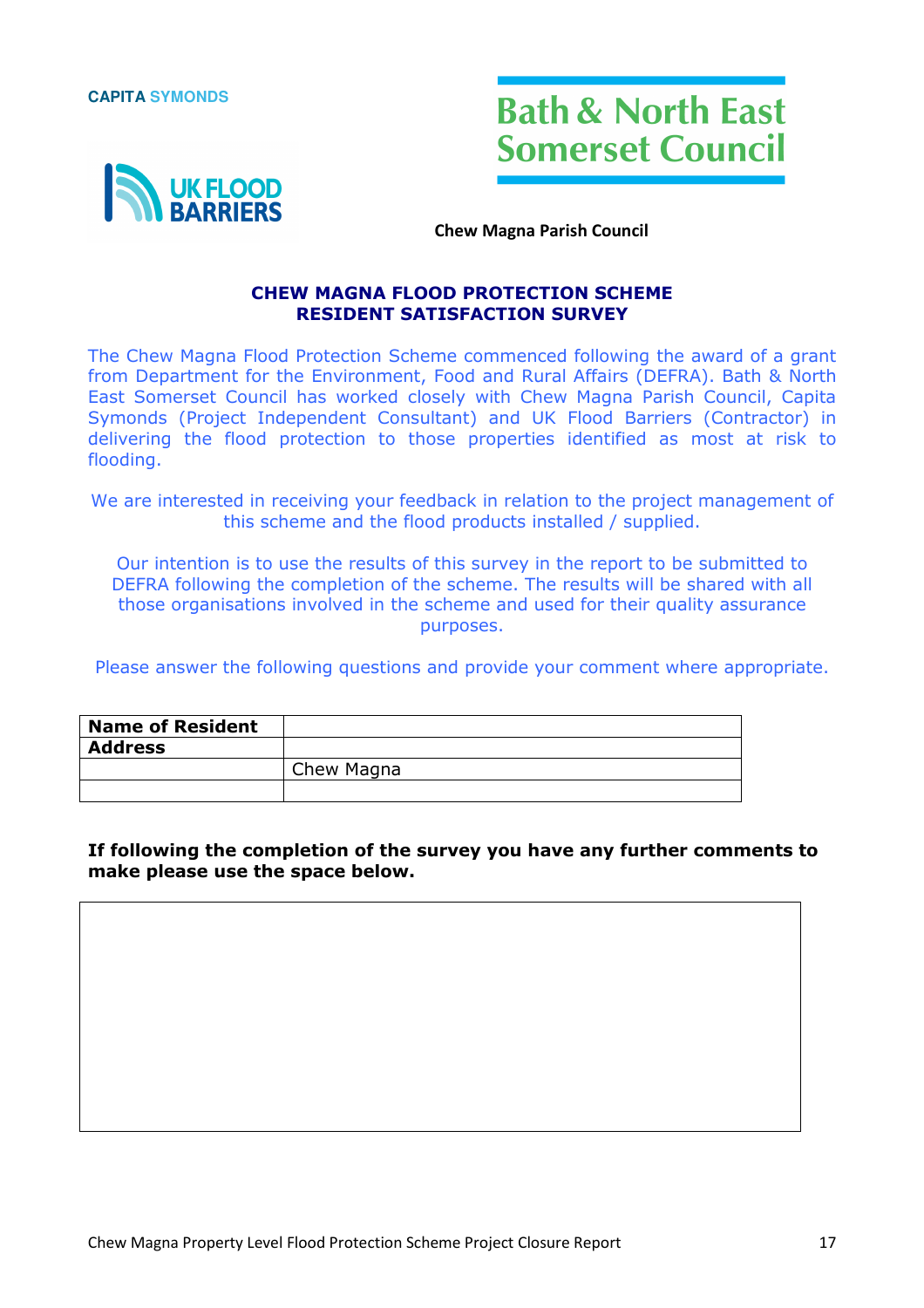#### AWARENESS OF THE DEFRA FUNDED SCHEME

#### 1. How did you first become aware of the scheme?

- Chew Valley Gazette
- $\Box$  April 23<sup>rd</sup> 2010 Chew Magna Flood Awareness Event, Old School Building
- □ Parish Council Information
- □ Word of Mouth
- Receipt of letter from B&NES Council
- □ Other ………………………………………………………… (please record)

#### 2. If you attended the 23<sup>rd</sup> April 2010 Flood Awareness Event. How informative was the event?

- Not Applicable
- $\square$  Excellent
- Good
- Average
- D Below Average
- $\Box$  Poor

Comments:………………………………………………………………………………………………………………………… …………………………………………………………………………………………………………………………………………… ……………………………………………………………………………………………………………………

When your property was identified by the risk assessment to be included in the scheme you were sent a B&NES Council letter.

#### 3. How effective was the letter in communicating the purpose of the DEFRA grant and what you needed to do?

- $\square$  Excellent
- Good
- Average
- D Below Average
- $\Box$  Poor

Comments:………………………………………………………………………………………………………………………… …………………………………………………………………………………………………………………………………………… ……………………………………………………………………………………………………………………

#### **SURVEYS**

To arrange the property survey you were contacted by your Parish Councillor or a representative of UK Flood Barriers.

#### 4. a) Who contacted you?

- Parish Councillor
- UK Flood Barriers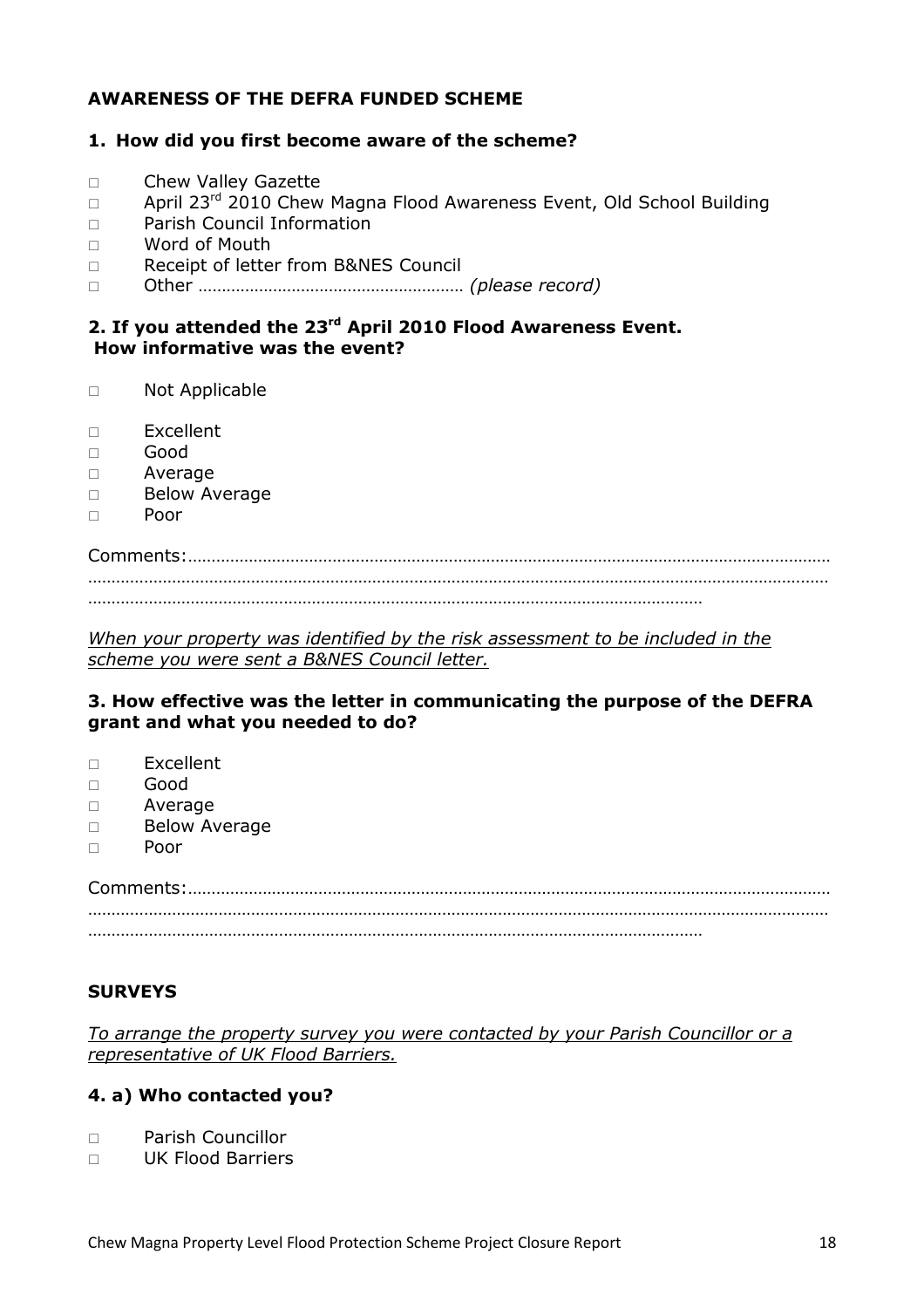#### 4. b) How effective were they in providing information and arranging the survey appointment?

- Excellent
- Good
- Average
- D Below Average
- $\Box$  Poor

#### 5. How courteous and professional was the surveyor(s) in completing the property survey?

- $\Box$  Excellent
- Good
- Average
- D Below Average
- Poor

#### 6. Following the completion of the survey, how would you rate the information you received in relation to the type of products to be installed / supplied?

- Excellent
- Good
- Average
- D Below Average
- $\Box$  Poor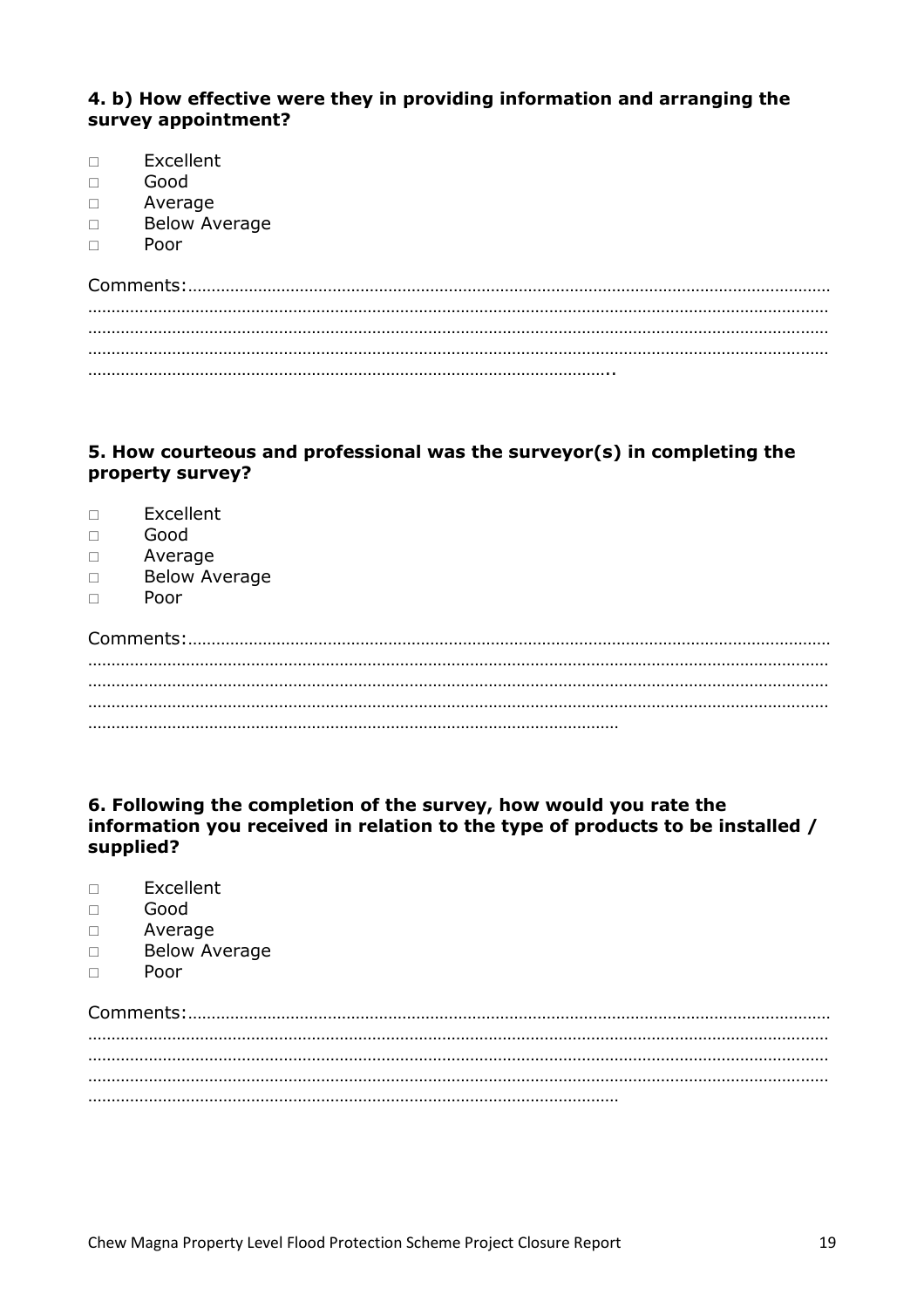#### INSTALLATION

#### 7. What was your overall impression of the installation team, taking into account time-keeping, politeness, care and consideration for your property and general professionalism?

| Excellent |  |
|-----------|--|
|-----------|--|

- Good
- Average
- D Below Average
- Poor

Comments:………………………………………………………………………………………………………………………… …………………………………………………………………………………………………………………………………………… ……………………………………………………………………………………………………………………

#### 8. How would you rate the service, knowledge, demonstration and deployment information you received from the UK Flood Barriers installation team?

- $\square$  Excellent
- Good
- Average
- D Below Average
- $\Box$  Poor

Comments:………………………………………………………………………………………………………………………… …………………………………………………………………………………………………………………………………………… ……………………………………………………………………………………………………………………

#### COMMUNICATIONS

#### 9. How would you rate the information made available to you in respect of the Chew Magna Property Flood Protection Scheme?

- Excellent
- Good
- Average
- □ Below Average
- $\Box$  Poor

Comments:………………………………………………………………………………………………………………………… …………………………………………………………………………………………………………………………………………… ……………………………………………………………………………………………………………………

#### 10. From where did you obtain information about progress in completing the Chew Magna Flood Protection Scheme?

- D Chew Valley Gazette
- □ Parish Council Notice Board
- □ Parish Council Website
- □ Word of Mouth
- □ Other ………………………………………………………… (please record)

#### Thank you for participating in our survey.

Chew Magna Property Level Flood Protection Scheme Project Closure Report 20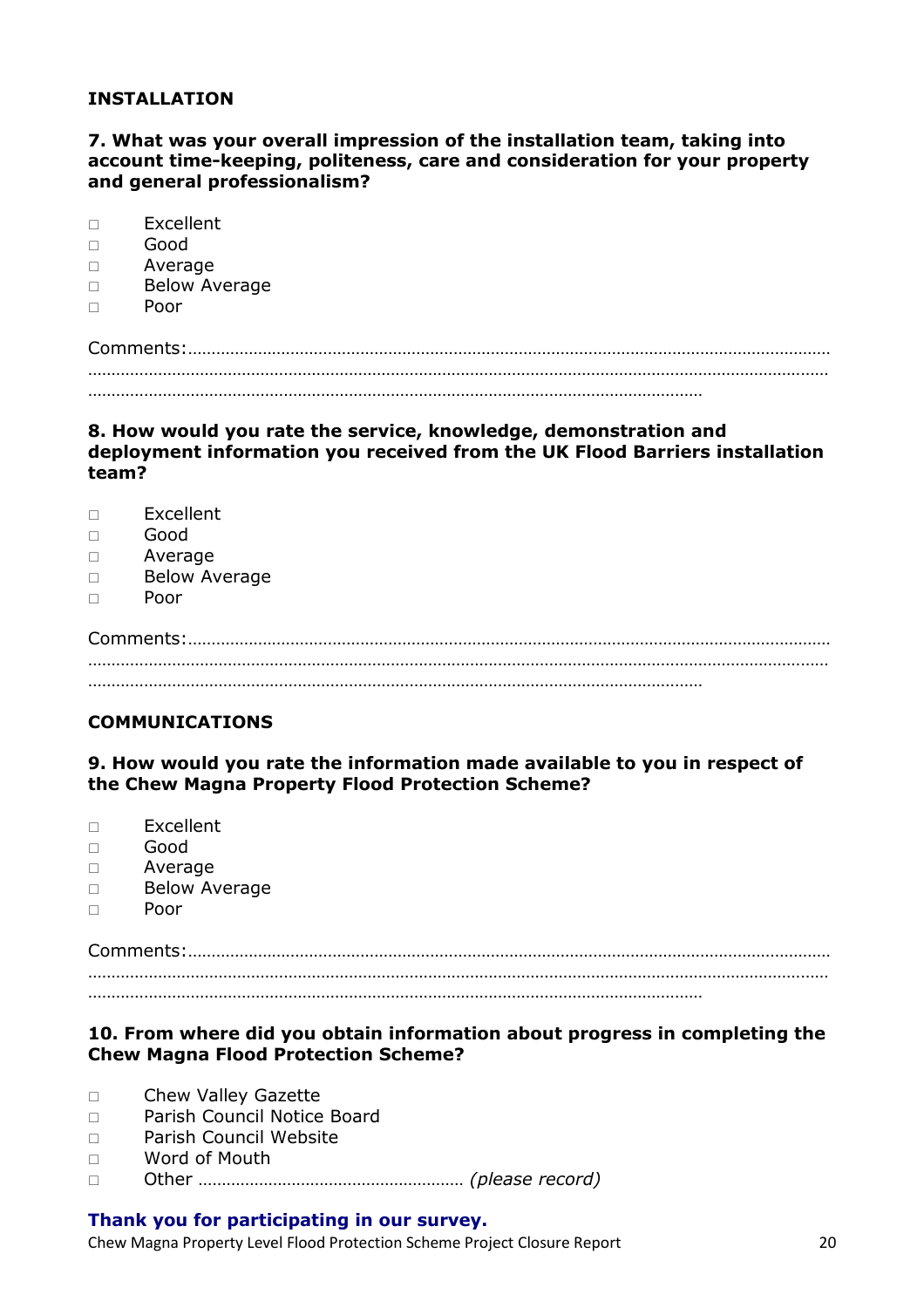#### **ANNEX E TO PROJECT REPORT DATED 18 APR 11**

#### **PROEJCT SURVEY RESULTS**



#### **Q 1. How did you first become aware of the scheme?**

**Q 2. If you attended the 23rd April 10 Flood Awareness Event, how informative was it?**

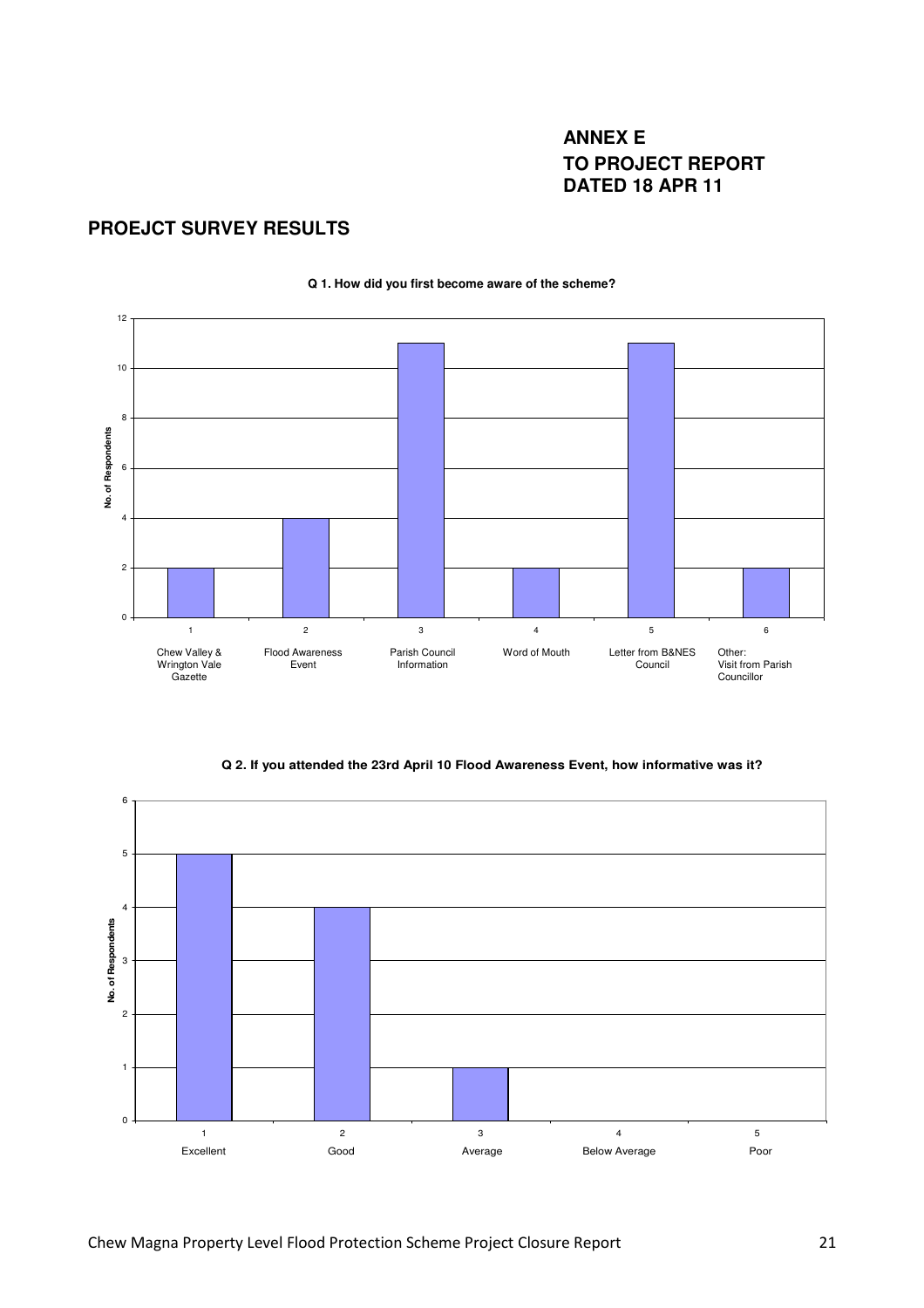#### **Q 3. How effective was the Council's initial letter in communicating the purpose of the DEFRA grant and what you need to do?**



#### **Q 4a. Who contacted you to arrange for a Survey**

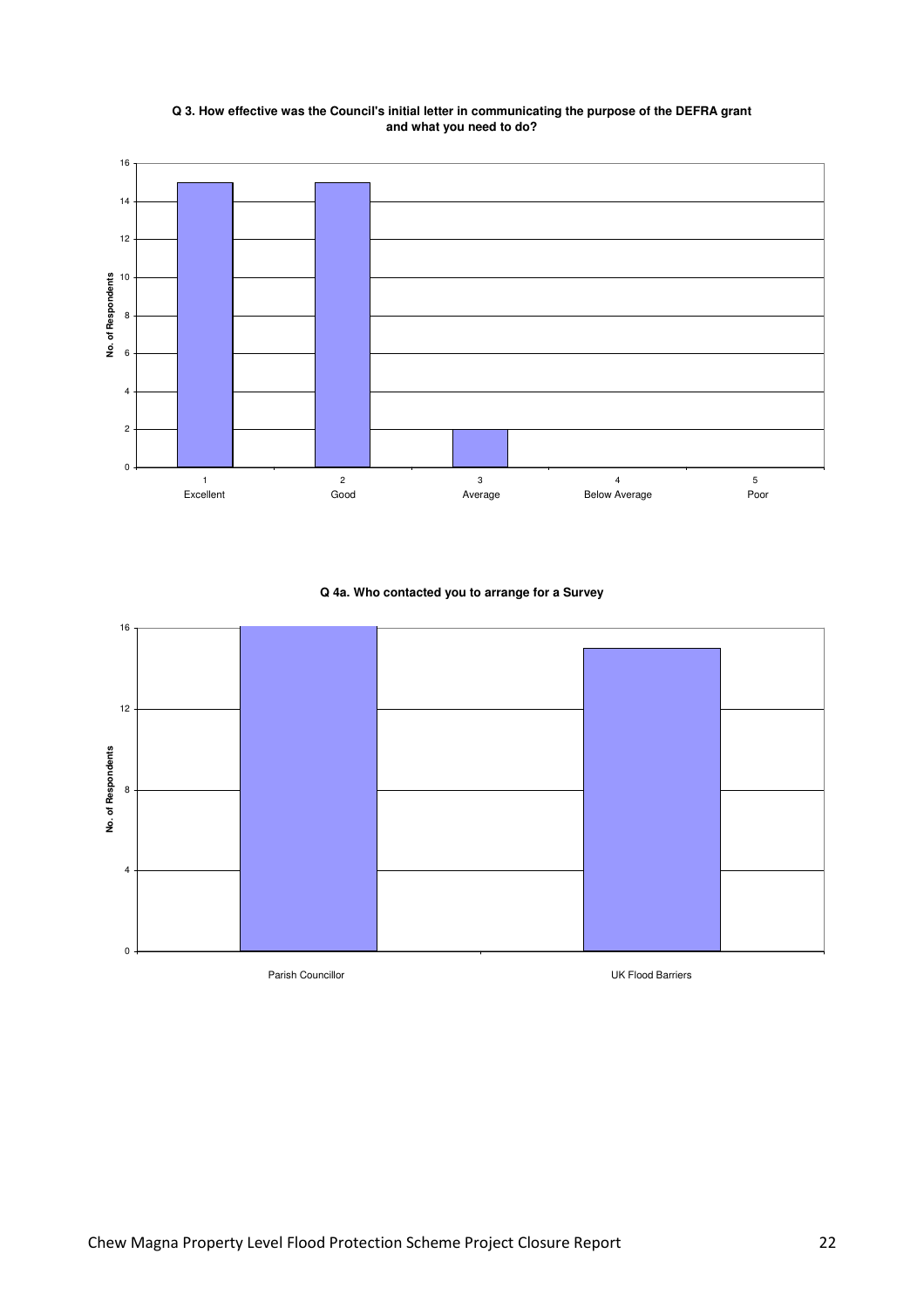#### **Q 4b. How effective were the people who contacted you at providing information and arranging the survey appointment?**





#### **Q 5. How courteous and professional were the surveyors in completing the property survey?**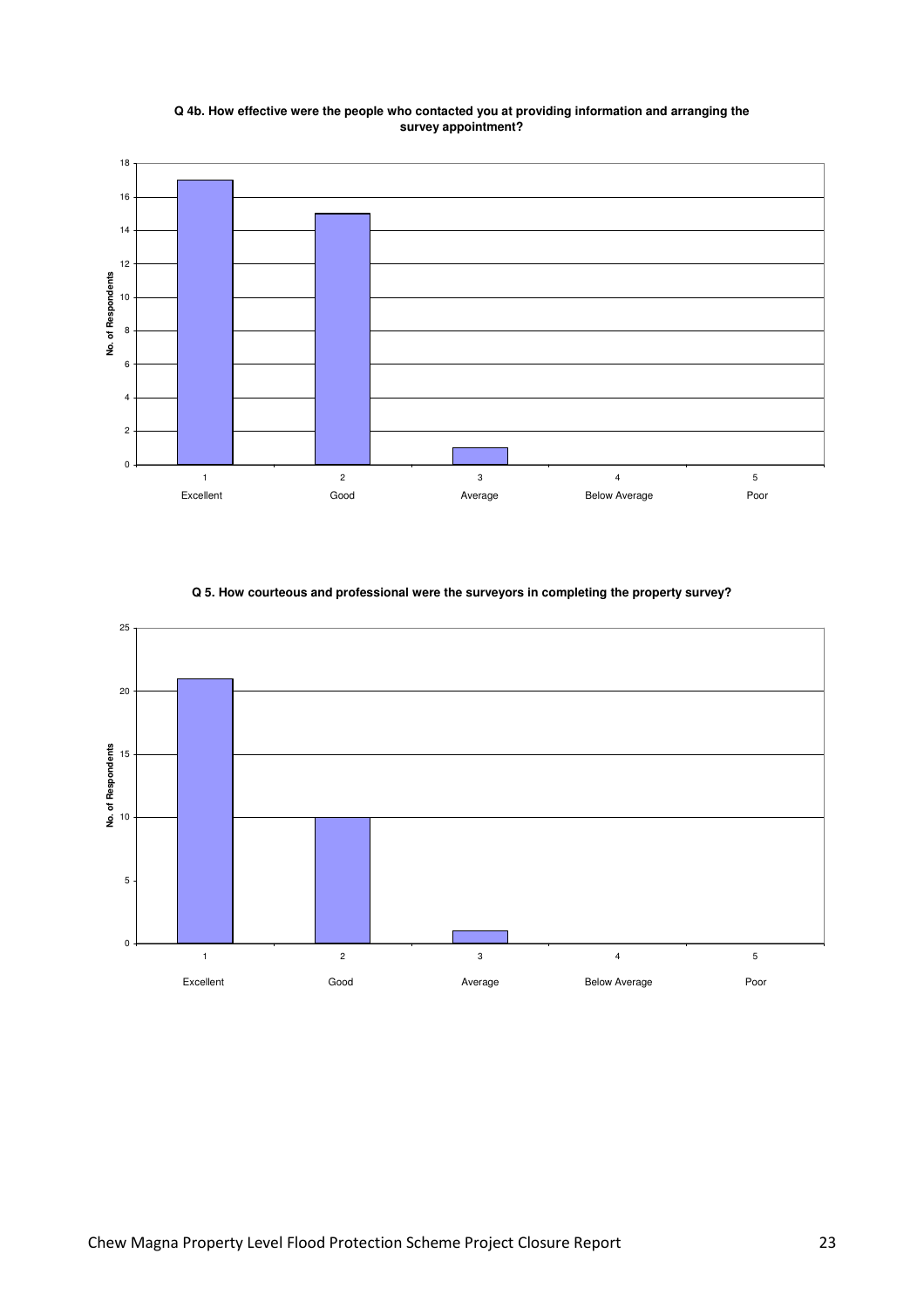#### **Q 6. How would you rate the information you received in relation to the type of products to be installed/supplied?**



**Q 7. What was your overall impression of the installation team?**

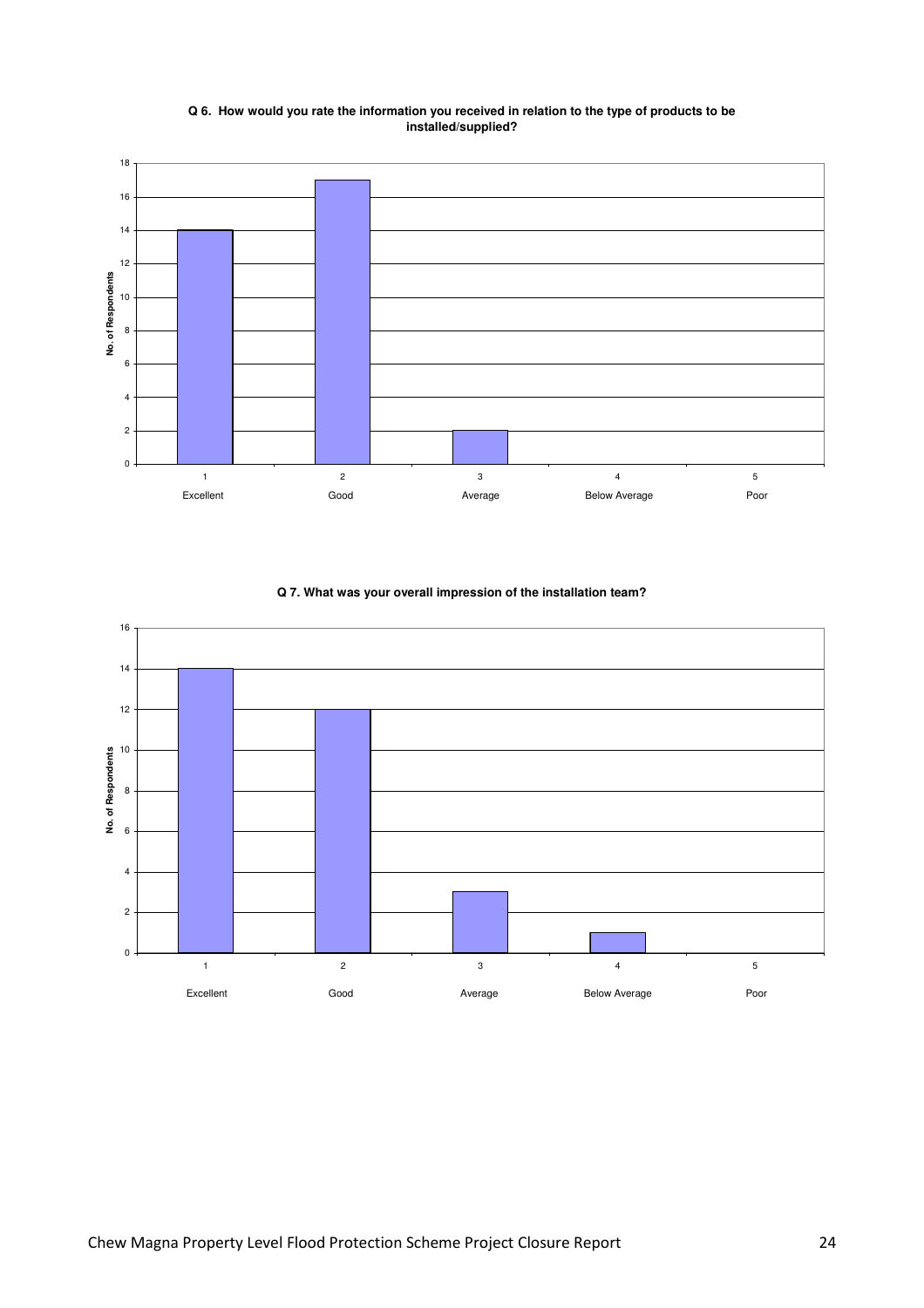

#### **Q 8. How would you rate the service, knowledge, demonstration and deployment information you received from the UK Flood Barriers installation team?**

**Q 9. How would you rate the information made available to you in respect of the Chew Magna Flood Protection Scheme?**